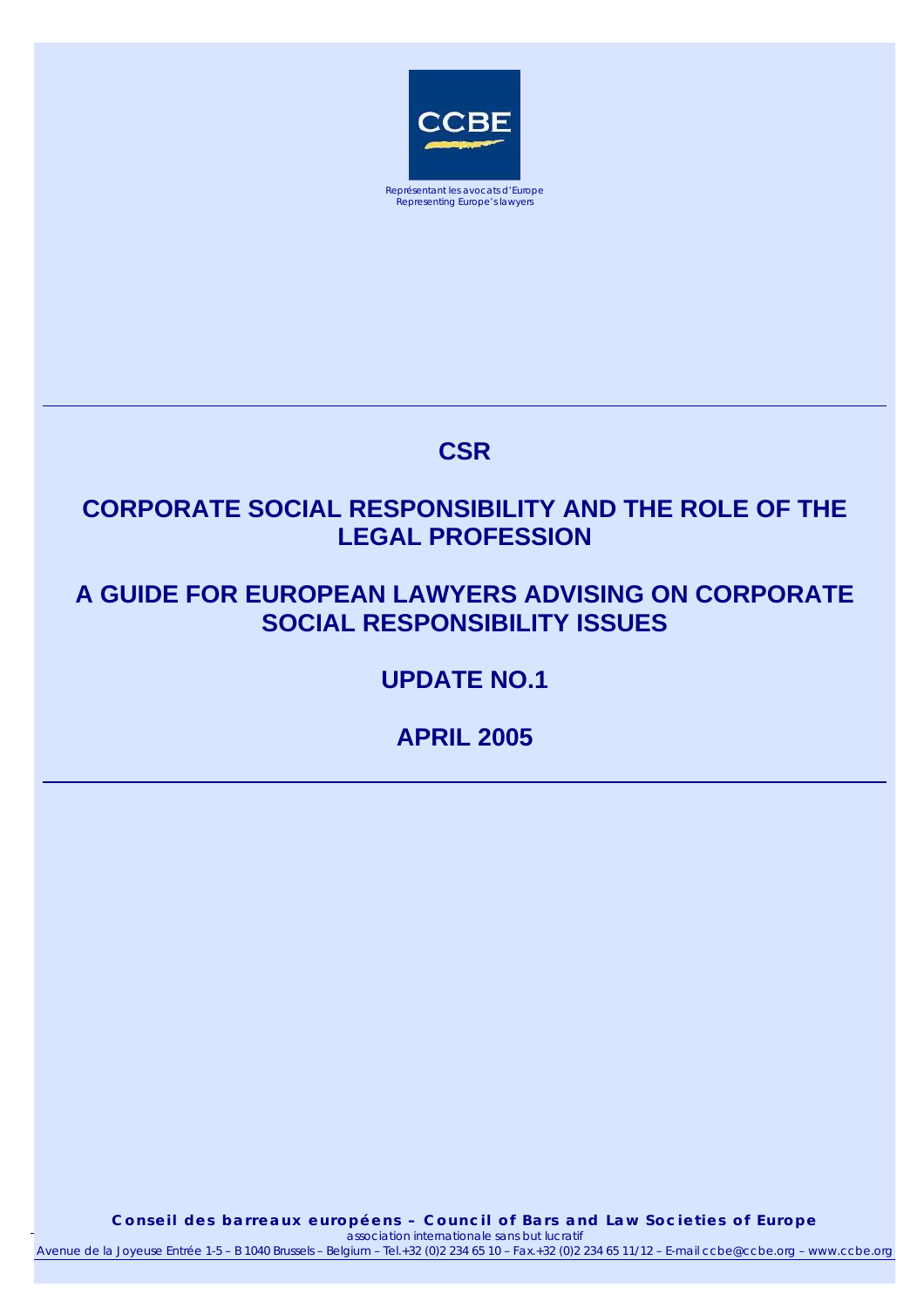### TABLE OF CONTENTS

| IV: WHY LAWYERS SHOULD ADVISE ON CORPORATE SOCIAL RESPONSIBILITY  10         |
|------------------------------------------------------------------------------|
|                                                                              |
|                                                                              |
|                                                                              |
|                                                                              |
| ANNEX II: WORLD-WIDE INITIATIVES ON CSR AND HUMAN RIGHTS (NON-EXHAUSTIVE) 20 |
| ANNEX III: OTHER INITIATIVES WHICH PROMOTE CSR AND HUMAN RIGHTS (NON-        |
| ANNEXE IV: WHERE CAN I FIND MORE INFORMATION - WEBSITES OF INTEREST 27       |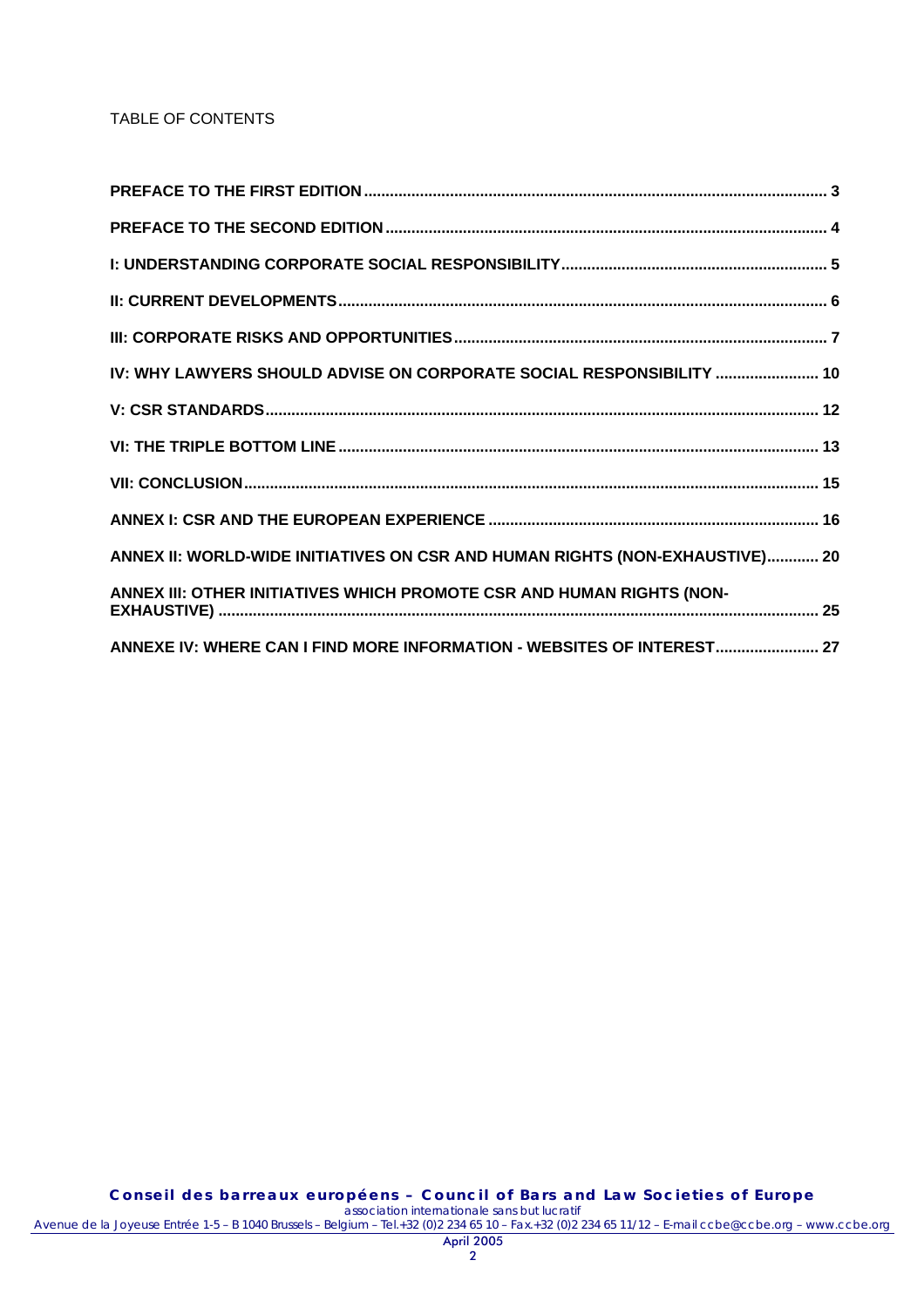# **PREFACE TO THE FIRST EDITION**

The Council of Bars and Law Societies of the European Union (CCBE) has issued this guidance to European lawyers advising corporations on Corporate Social Responsibility (CSR).

CSR is an instrument of positive change inside businesses. It sets the framework and defines the manner in which a business must operate to be able to meet the ethical, legal, commercial and public expectations that a society has of any company.<sup>1</sup> These guidelines serve as a starting point for the corporate lawyer in creating new legal solutions for his client.

This guide explains:

- why companies should be interested in CSR; and
- why lawyers should advise on CSR.

The guide also provides information on how to pursue this topic further and explains the current CSR initiatives at a European and world-wide level.

The CCBE recently established a CSR discussion group for drafting this guide. The CCBE would like to thank Claes Cronstedt, Claes Lundblad, Yvon Martinet, Mauro Pizzigati, Birgit Spiesshofer, Sune Skadegard Thorsen, Marco Vianello and Carita Wallgren for their participation in this discussion group.

The CCBE would appreciate any comments on the guide, and your feedback on this initiative.

For your comments or further information, please contact the CCBE at ccbe@ccbe.org

 $\overline{a}$ <sup>1</sup> MCE Management Centre Europe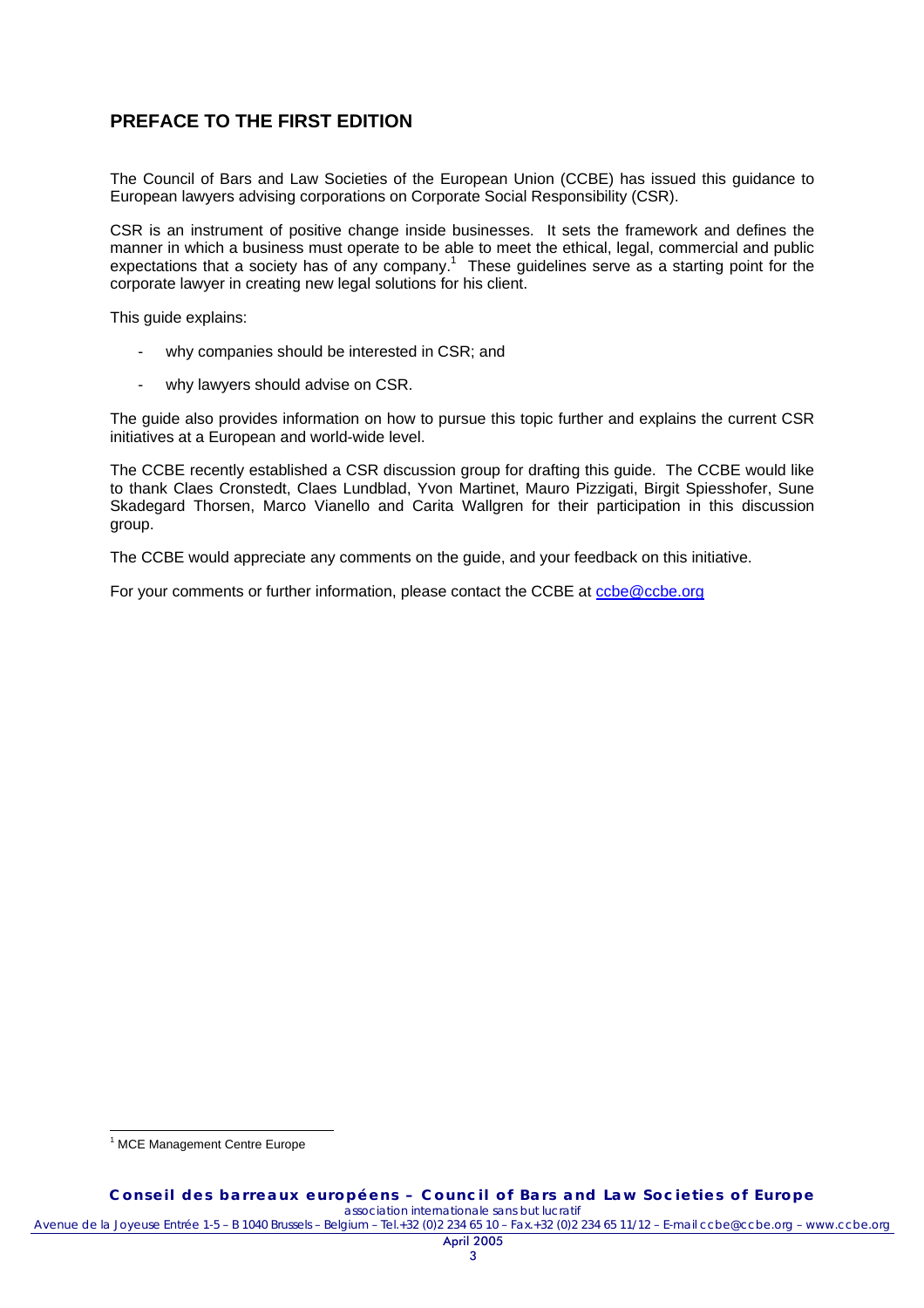### **PREFACE TO THE SECOND EDITION**

The CCBE Working-Group on CSR decided to update its September 2003 guide on CSR. The update is due to, both the response of readers to the first edition of the guide, and secondly, the growing number of positive developments that have taken place in the field of CSR since the first edition.

Since September 2003, CSR has achieved greater prominence on International, European and National levels. In line with these developments, more and more companies are taking an active interest in CSR and companies today have a greater understanding of the need to incorporate CSR practices into their day to day decisions.

The updated guide, in addition to explaining recent developments, also highlights to a greater degree the reasons why lawyers should be involved in CSR. The task of explaining why more companies should be interested in CSR is also addressed in the update.

The CCBE would like to thank Claes Cronstedt, Birgit Spiesshofer, Sune Skadegard Thorsen and Marco Vianello for their continued participation in the CCBE discussion group on CSR and for drafting this guide.

The CCBE will continue its work and update the guide when necessary.

We hope that you find this update to be of interest.

**CCBE** April 2005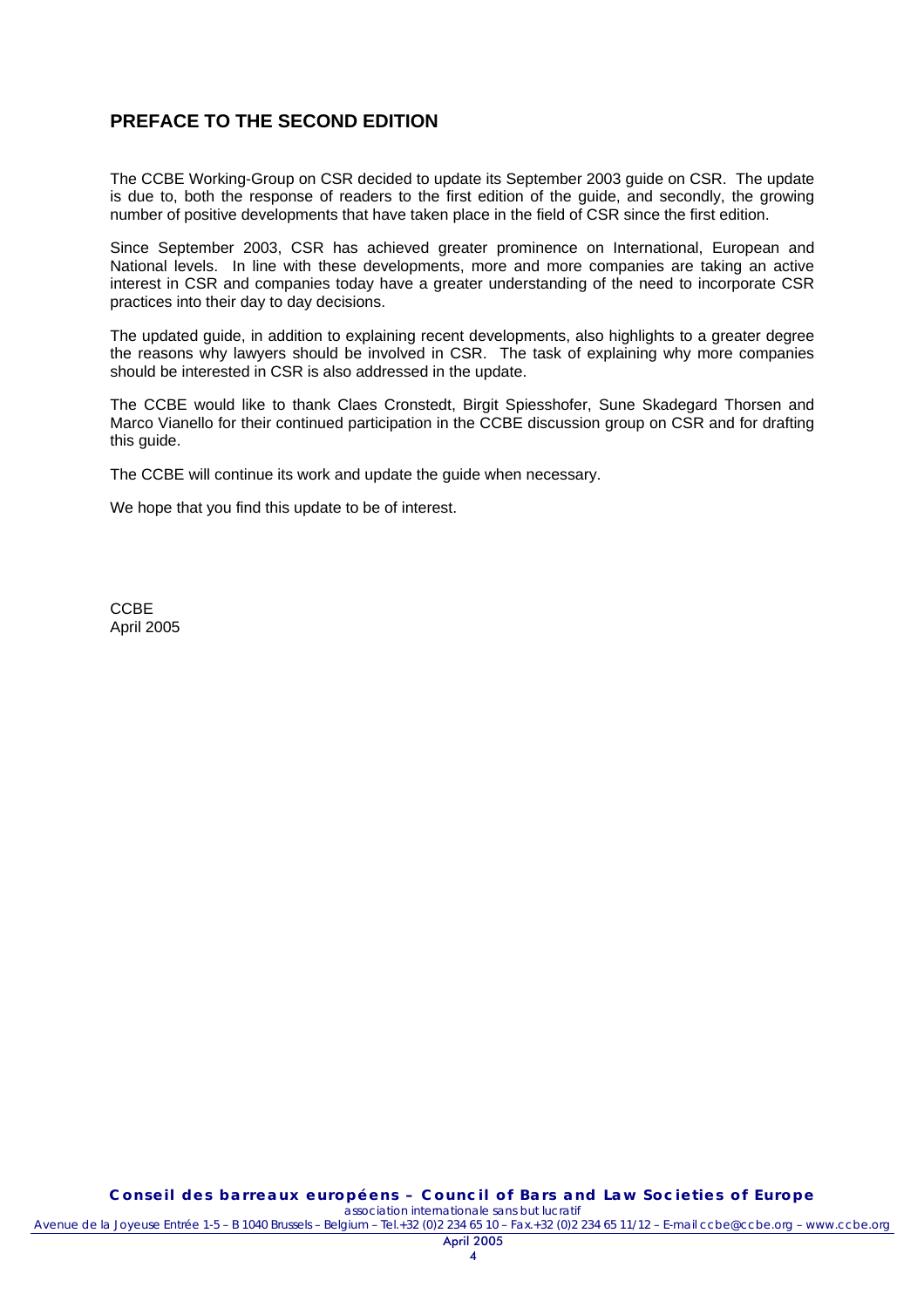## **I: UNDERSTANDING CORPORATE SOCIAL RESPONSIBILITY**

*"Corporate social responsibility is now in every reasonable chief executives agenda, not always at the top, but it's there".* <sup>2</sup>

When Warren Buffett took over the chairmanship of Salomon Brothers after the bidding scandal on Wall Street in 1991, he told the assembled staff: *"Lose money for the firm, I will be very understanding; lose a shred of reputation for the firm, I will be ruthless".*

Buffett and other successful representatives of the business world instinctively understand that values such as honesty, fairness and responsibility are necessary to be able to run a successful business. Many fortunes have been made, and are still being made, through unacceptable business methods. However, development with the global liberalisation of markets have been towards more transparency and corporate accountability. This makes it less attractive to conduct business that is contrary to the values of society.

Courts in a number of countries are using the standards of international conventions on companies, although the vast majority of these standards are not directly binding on companies. This is a trend that is spreading to other jurisdictions. Many companies are being subject to legal proceedings at home and abroad – even though the alleged violations have been committed by its operations in other countries. Today, social responsibility is becoming a serious matter for our corporate clients.

The US judiciary especially apply their legal regime in an extraterritorial way, and they judge the companies' conduct with regard to international law.

Shell, BP, Nike, GAP, Coca-Cola, JP Morgan Chase, Polo Ralph Lauren – the list could be made longer – have had their reputations severely damaged in recent times because they have acted contrary to current values.

In an opinion poll published in 2002, 25,000 individuals from 23 countries were asked about companies' roles in society. Eight out of ten employees in larger companies said that the more social responsibility the employer takes, the more motivated and loyal the employees become.

A majority of the questioned shareholders stated that they would consider selling their shares in a company that fails in respect of social responsibility, even if the earnings are good.<sup>3</sup>

The term CSR is used throughout the guidelines as covering corporate responsibilities in relation to the full triple bottom line.<sup>4</sup> This is in accordance with the use of the term by many actors in the field hereunder the European Union. However, the CCBE acknowledges that there is a trend towards using the term Corporate Responsibilities as the comprehensive description of social, environmental and economic responsibilities.

 $\overline{a}$ 

<sup>2</sup> Steve Hilton and Giles Gibbons, Good Business, p. 55.

<sup>&</sup>lt;sup>3</sup> See www.envir<u>onicsinternational.com</u>

<sup>&</sup>lt;sup>4</sup> See part VI "The Triple Bottom Line".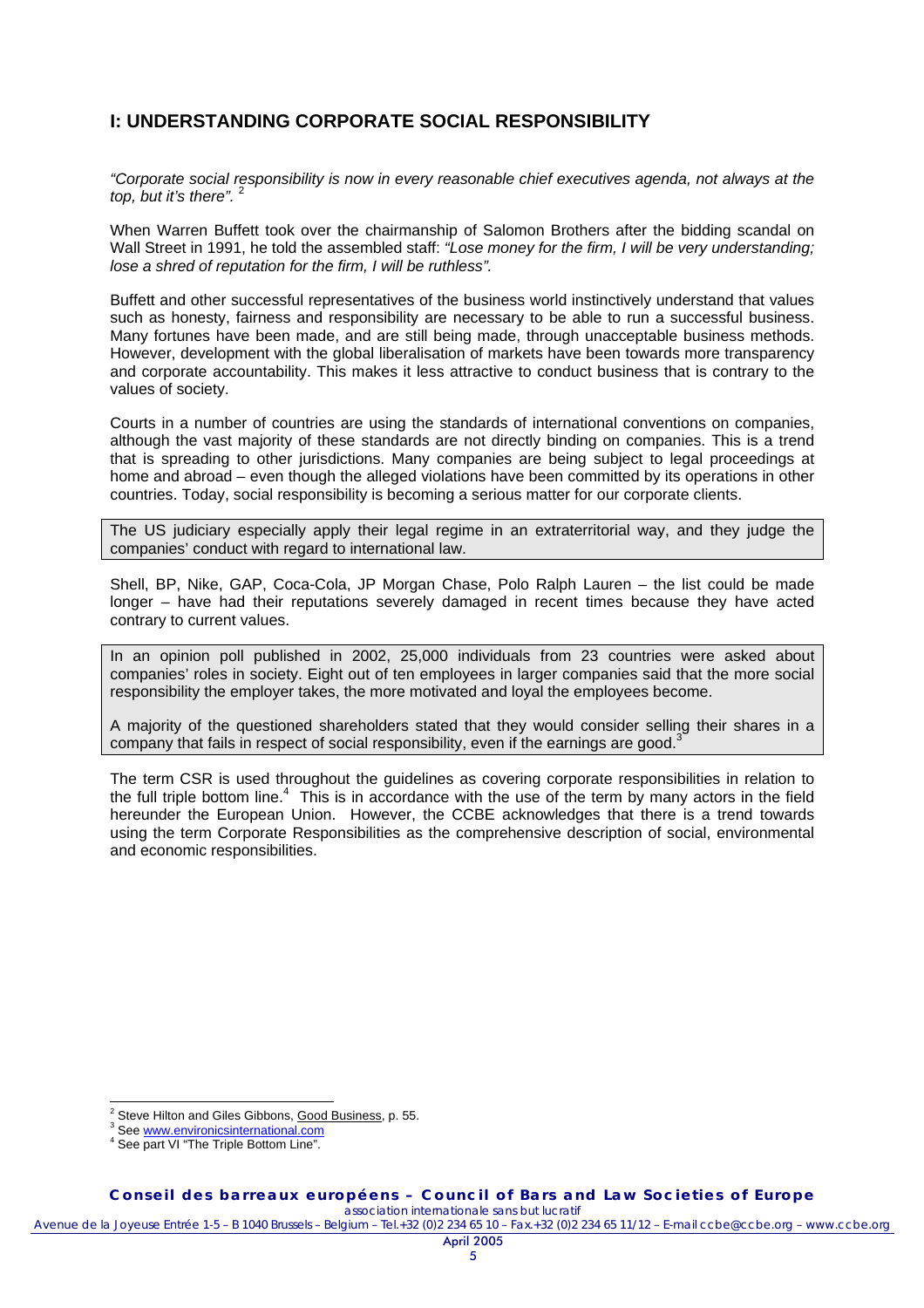### **II: CURRENT DEVELOPMENTS**

*"Corporate Social Responsibility is something that companies operating internationally can't ignore anymore".*<sup>5</sup>

More and more companies adopt and implement rules for social responsibility because they know only too well how the market really works today. It is a matter of risk management, of creating an effective organisation and of creating a good market position.

At an International level, there have been developments in connection with the UN Convention on Corruption, Global Compact, Equator Principles and the International Criminal Court, to name but a few (more details on these initiatives can be found in the Annex's).

At a European level, the European Commission is expected to publish a follow-up Communication to the conclusions of the European Multi Stakeholders Forum in early 2005.

At National levels, there are many developments which highlight the growing trend and widespread acceptance of the importance of CSR. This guide does not intend to provide an overview of national developments. The "European Lawyer" will be providing such an overview in a forthcoming publication in Spring 2005. The overview will inform the reader on the latest state of the art of CSR in European Member States, the European institutions and International developments. The International Bar Association (IBA) will also publish, in collaboration with Kluwer publishers, a book on CSR, gathering many worldwide views on the subject.

 $\overline{a}$ 

<sup>&</sup>lt;sup>5</sup> Doug Miller, CEO of Environment International, "CSR is here to stay", CSR Magazine, October 2002.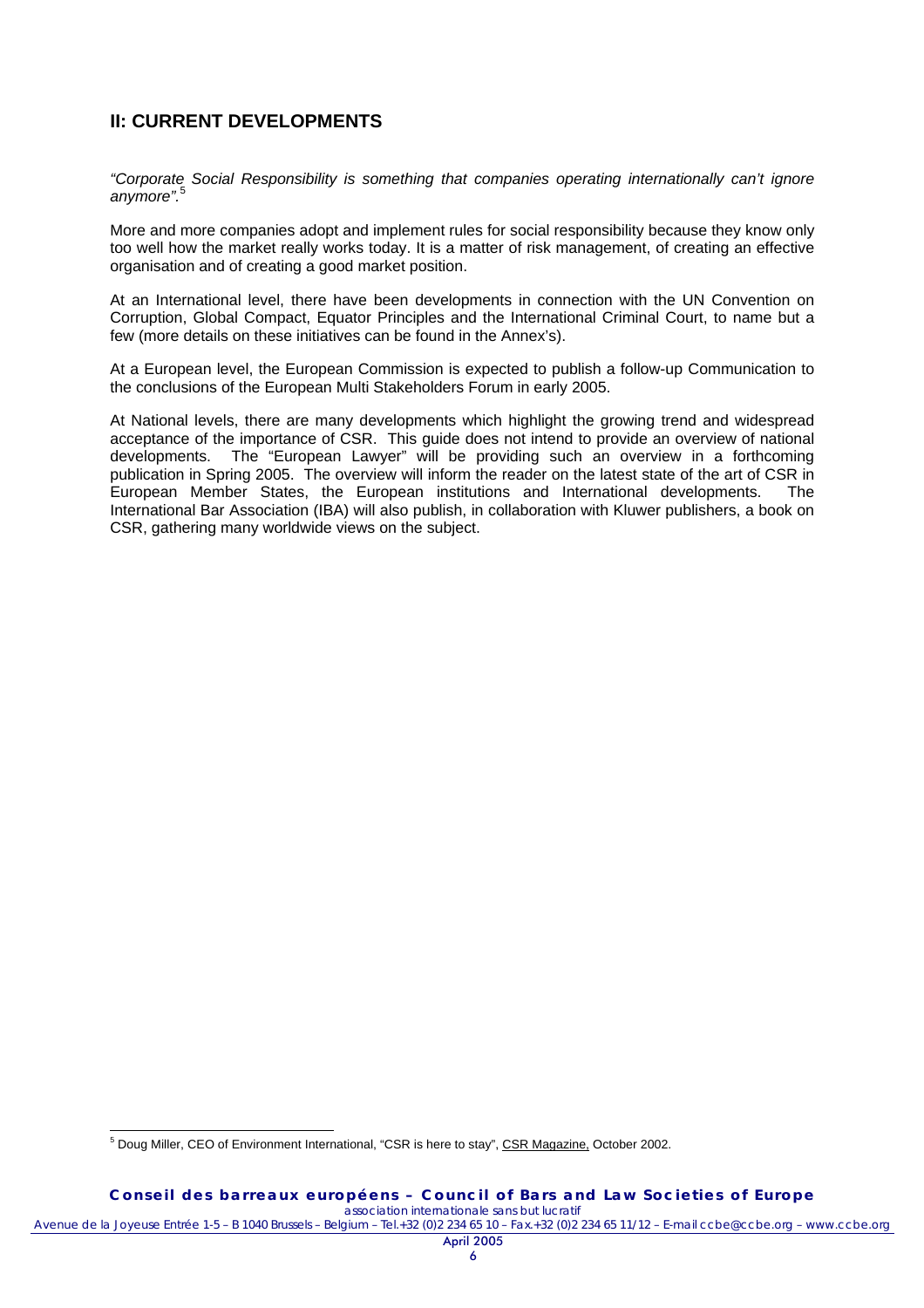# **III: CORPORATE RISKS AND OPPORTUNITIES**

*"The 21st century company will be different. Many of the world's best-known companies are already redefining traditional perception of the will of the corporation. They are recognising that every customer is part of the community, and that social responsibility is not an optional activity."* <sup>6</sup>

Companies are growing more and more aware of the need to consider CSR issues and to take account of CSR in their decision-making process. There are many risks and opportunities for companies in addressing or failing to address CSR.

The risks can be summarised as follows:

- Increased civil and criminal litigation against companies and management;<sup>7</sup>
- Loss of top talents:
- Loss of investors;
- Increased cost of capital;
- Decline in stock value;
- Loss of customers and business partners;
- Loss of public contracts and public procurement procedures e.g. World Bank, European Union, European Bank for Reconstruction and Development;
- Loss of business partners;
- Exposure to naming and shaming campaigns and blacklisting campaigns;
- Loss of brand value.

On the other hand, there are many opportunities available to companies who choose to implement CSR strategies and incorporate CSR into company policies:

- Enhanced corporate image and added brand value;
- Attract and retain top talents:
- Enhancing job satisfaction, loyalty and identification;
- Access to quality business partners;
- Obtaining the status of a "preferred partner";
- Customer satisfaction and loyalty;
- Improving risk management;
- Lower insurance fees;
- Favourable access to capital markets;
- Attracting Socially Responsible Investment (SRI), which is mushrooming;<sup>8</sup>
- Establishing a good footing with public authorities and the general public;
- Creating a basic reference point and language for partnerships;
- Public relations opportunities;
- Contribution to the development of stable global markets.

In addition to the risks and opportunities, a number of factors should be mentioned in order to highlight issues that companies should be aware of:

(1) Sphere of influence and complicity

The extent to which a company or its directors may assume liability for own acts or for complicity in government or third person activities needs to be clearly defined. The questions are being deliberated under the terms 'sphere of influence' and 'complicity' respectively.

<sup>&</sup>lt;sup>6</sup> Tony Blair, UK Prime Minister.<br><sup>7</sup> Business and Urman Birkto. <sup>0</sup>

Business and Human Rights, A Progress Report, p.18, Office of the UN High Commissioner for Human Rights, January 2000 8

<sup>&</sup>lt;sup>8</sup> See for example survey by UK Social Investment Forum/Just Pensions that SRI investments in UK are up from £22.7bn in 1997 to £224.5BN in 2001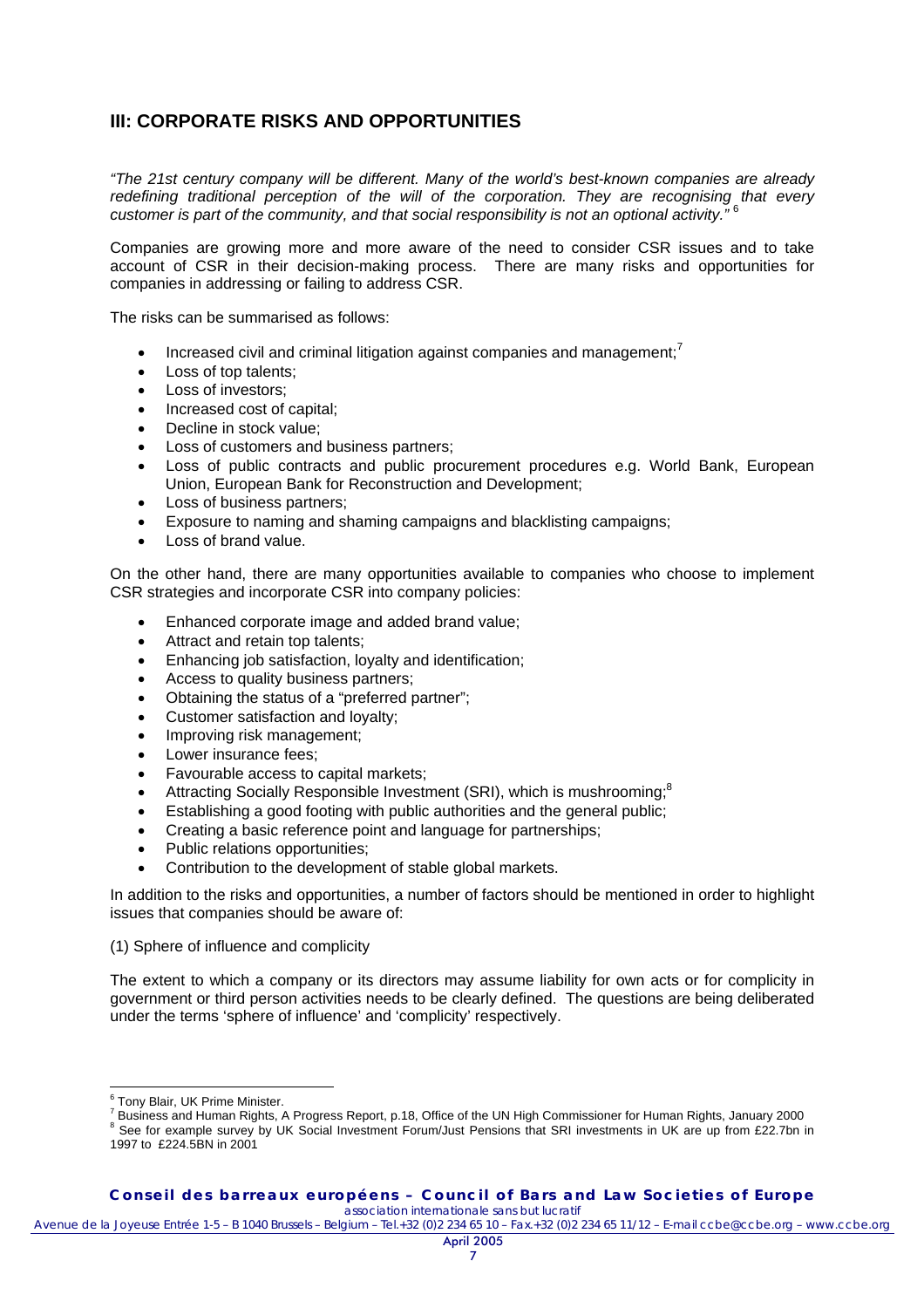The 'sphere of influence', describes the relationship of a company to its workers, consumers, members of a local community, business partners and other stakeholders that may be influenced by company actions or omissions. A company has the power to influence its stakeholders to a certain degree. The degree of a company's influence varies according to the size of the company, the type of partnership, operation, issues at hand etc. In some situations, companies will have a substantial degree of influence over certain partners and can use this influence to promote important issues, such as the upholding of human rights. In other situations, the company is too small and distant to influence the stakeholders.

Having regard to complicity, this is another factor which companies must not ignore. A company must examine their potential complicity in wrongful acts. This complicity can be in the form of direct, indirect or silent complicity. It must be noted that, deciding on whether a company is complicit or has violated CSR responsibilities within its sphere of influence will depend on whether liability is attached or not with regard to the sphere of influence.

At present there are no clear international rules on the matter, but principles of tort and national and international criminal law may be applicable.

The Alien Tort Claims Act (ATCA), which was enacted by the very first U.S. Congress in 1789 as a tool to fight piracy on the high seas, permits non-U.S. citizens to sue for abuse of international law, even if such abuse was committed overseas. The Act states "the District Court shall have original jurisdiction of any civil action, for tort only, committed in violation of the law of nations or a treaty of the United States." The Act languished for two centuries, but in the beginning of the 1990s attorneys began to bring cases against U.S. and foreign corporations for violation of international law. About 25 such cases have since been filed. The trial courts have dismissed many of them, but some are working their way up the federal judiciary on appeal. The most successful cases have been brought by survivors of the Nazi Holocaust against foreign companies and banks that rejected their efforts at recovering their money after World War II. Because of reputation reasons, Swiss banks settled the claims by paying the plaintiffs more than USD 1 billion.

The ATCA was invoked in the UNOCAL case. In this case the UNOCAL Corporation (an oil and gas company based in California, with operations in 14 countries around the world) came under fire for human rights abuses associated with a gas pipeline project in Burma. UNOCAL is accused of being complicit with the Government in forced labour, rape and torture allegedly carried out by security forces guarding the \$1.2bn Yadana pipeline during its construction in the 1990s.

The act was also invoked in the case of Ken Saro-Wiwa, a Nigerian poet, writer, and leader of a minority ethnic group who was hanged by the Nigerian government. His commitment to non-violent protest of the environmental destruction allegedly created by Shell and the Nigerian government brought him and his cause world notoriety. Ken Saro-Wiwa had a deep suspicion of the oil multinational Shell, which he said was working hand-in-glove with the military. Shell is being accused of being complicit with the Nigerian government.

Multinational corporations consider ATCA as a serious threat when they operate in economic developing countries. Corporations doing business in China are warned of being sued for abetting China´s denial of political rights. The Heritage Foundation, claims that companies that made weapons used in the Iraq war can be hauled into court under ATCA if such weapons inadvertently killed Iraqi citizens.

A recent Supreme Court decision defined the scope of the ATCA by holding that the ATCA "is a jurisdictional statute creating no new causes of action".<sup>9</sup> In addition the Supreme Court held that federal courts should be restrictive recognising a claim under the law of nations as an element of common law and thereby recognising a new cause of action.

The current Bush administration and business community are making efforts to restrict the scope of powers of the ATCA in order to reduce the risk of multinationals being sued when operating in developing countries.

 $\overline{a}$ 

**Conseil des barreaux européens – Council of Bars and Law Societies of Europe**  *association internationale sans but lucratif*

<sup>9</sup> SOSA vs. Alvarez-Machain, 542 US (2004) p.3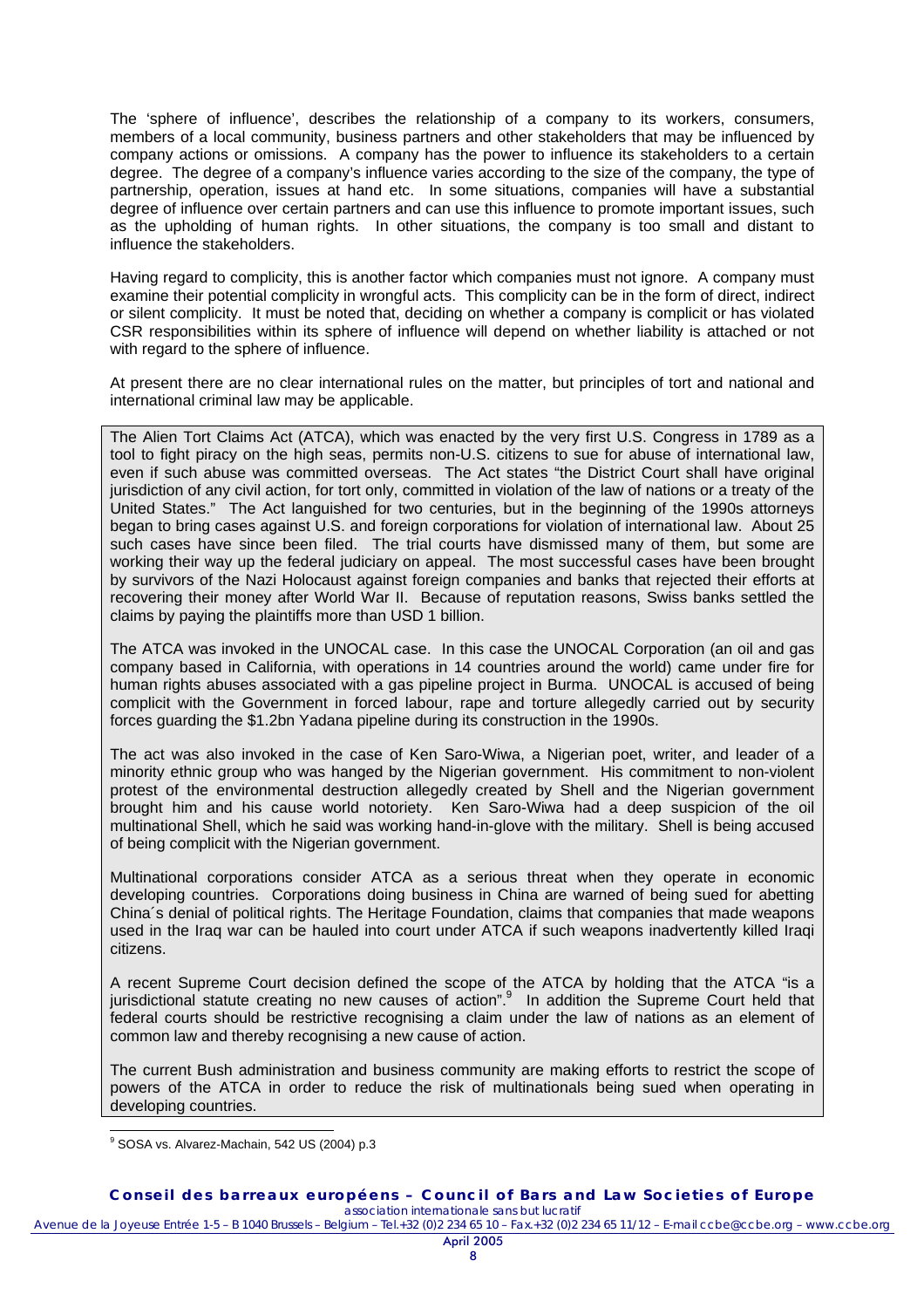(2) Parent liability for subsidiaries (piercing the corporate veil)

It is acknowledged that the corporate environment has changed under the liberalisation of markets and global transparency. One aspect of the changing environment is the challenge faced by the courts in regard to the liability of parent companies for the acts and omissions of their subsidiaries.

Recently, there have been a number of legal actions in Britain, the United States, Canada and Australia against parent companies for actions by subsidiary companies operating in economically developing countries.

In a House of Lords ruling, South African miners afflicted by asbestos-related diseases were allowed to sue the British mining company Cape plc in the English courts. The case has potentially wide implications for multinational corporations based in this jurisdiction.<sup>10</sup> It means that English parent implications for multinational corporations based in this jurisdiction.<sup>10</sup> companies may be sued for negligence in the country where they are domiciled if the negligence has been caused by subsidiaries in other countries.<sup>11</sup>

#### (3) Directors liability

 $\overline{a}$ 

A company should be aware that violations of laws and regulations can lead to directors being held personally liable for wrongful acts on the part of their company and employees. Such liability can be in the form of civil or criminal liability. Although there are different rules in different jurisdictions, the notion is emerging that neglect of CSR obligations may lead to directors' liability.

 $10$  See: Lubbe and Others v Cape plc and related appeals, House of Lords, 27 July 2000, Times Law Report, at 31. See also: F. Gibb and M. Dynes, 'African asbestos miners win right to sue in Britain', The Times newspaper (UK) Friday July 21, 2000, p. 8.<br><sup>11</sup> For an analysis of the implications of the Cape plc cases for English-based Multinational subsidiaries, see 'Corporations in International Litigation: Problems of Jurisdiction and the United Kingdom Asbestos Cases', 2001, by P.T. Muchlinski in International & Comparative Law Quarterly, Vol.50, No.1.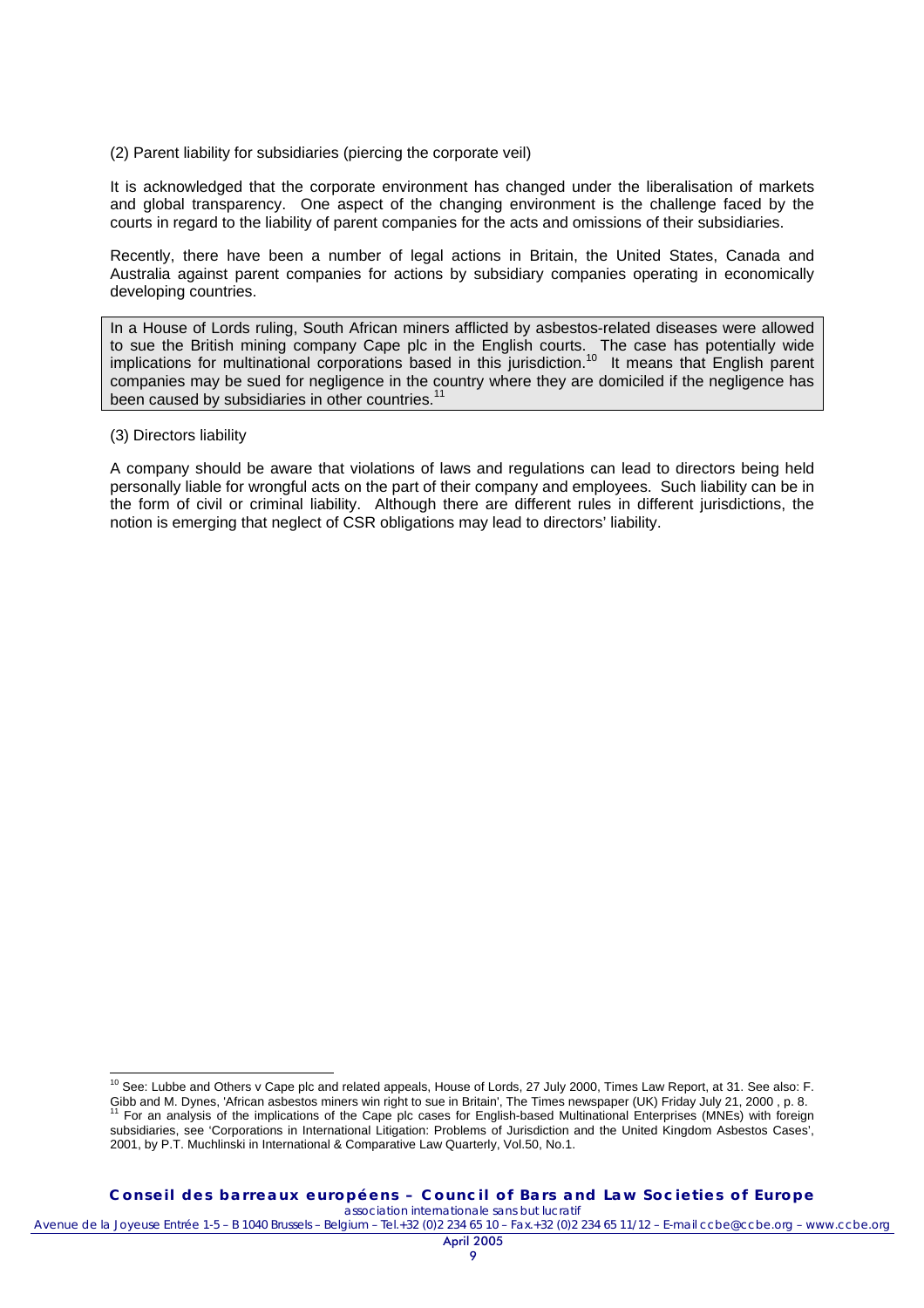# **IV: WHY LAWYERS SHOULD ADVISE ON CORPORATE SOCIAL RESPONSIBILITY**

*"The main purpose of the board of directors is to seek to ensure the prosperity of the company by collectively directing the company's affairs, whilst meeting the appropriate expectations of its shareholders and relevant stakeholders".* <sup>12</sup>

The task of advising on CSR issues has not always been seen as falling to the legal profession. This has resulted in CSR being an under-developed area for lawyers. However, as companies increase their commitment to CSR, they will start to demand from their legal advisers that they are conversant with the area and able to give advice. A company might be reluctant to take advice from a lawyer if the lawyer is not familiar with CSR policies and CSR implementation. Furthermore, companies involved in CSR impose CSR requirements on suppliers. Law firms are also considered suppliers of services and could be asked to comply with the clients code of conduct.

Even voluntary approaches to CSR have a legal context. Laws on misrepresentation or false advertising frame voluntary company reporting, for example. Voluntary approaches such as company codes of conduct can also shape the standards of care that are legally expected of businesses.

The following are some of the reasons for why lawyers should be involved in CSR:

### (a) Access to boardrooms

CSR should be, and is already, part of company policies and integrated into Corporate Governance strategies and decision-making. In this regard, the lawyer has a number of boardroom responsibilities:

- The lawyer should make the company management aware that CSR is an issue that needs board attention and proper management; and
- As lawyers are specialist advisers to corporations this will reflect on their responsibilities when acting as member of, or secretary to, the Board of Directors. CSR must be considered as an area where negligence may very well result in losses of a considerable size for the involved company. If the issues leading to the loss were treated during a board meeting, and the lawyer did not respond adequately, due to ignorance, this may very well lead to liability.

The lawyer also has a number of advising opportunities that might take place, as the case may be, together with other experts. These advising opportunities can be divided into long-term and short-term assignments.

For longer term assignments:<sup>13</sup>

- Analyse strengths, weaknesses, opportunities and threats (SWOT-analysis) of a given company in relation to CSR;
- Design CSR policies;
- Design a strategy for the company to address CSR adequately;
- Integrate CSR under existing risk management and compliance programmes;
- Design and implement concrete projects under CSR;
- Create CSR screening systems for investments;
- Develop a framework for supply chain management systems;
- Develop a framework for CSR as part of Quality Management;
- Implement in-house training on CSR;
- Integrate CSR into existing risks and quality management schemes and compliance programmes.

For short-term assignments:

**Conseil des barreaux européens – Council of Bars and Law Societies of Europe**  *association internationale sans but lucratif*

<sup>&</sup>lt;sup>12</sup> Institute of Directors, **Standards for the Board**, 1999.

<sup>&</sup>lt;sup>13</sup> It is recommended that longer-term tasks be performed in co-operation with either in-house or external competencies in organisation, management – including crisis management, communication, human resources, training etc. depending on the objectives of the client.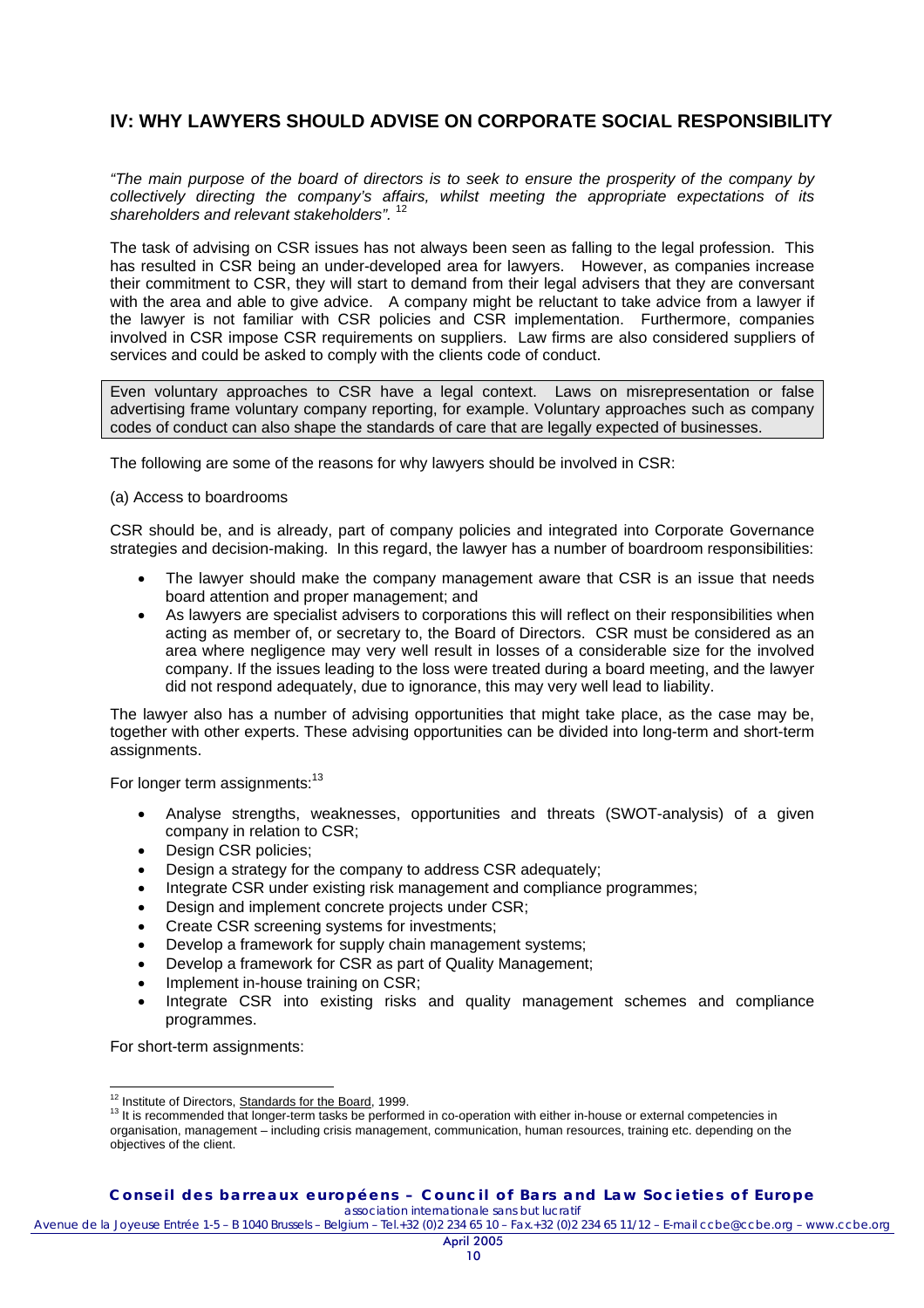- Consider the 'what, why and how' of a CSR approach its challenges, dilemmas and opportunities;
- Undertake CSR assessments of affiliates, branches, investment opportunities, suppliers, licensees or other partners;
- Undertake CSR assessments as part of due diligence;
- Respond to media or NGO criticism;
- Provide assurance statements on CSR reporting in relation to scope, relevance and compliance with international standards;
- Undertake assessment of concrete CSR projects;
- Network with other companies and/or associations;
- Coordinate and supervise the CSR work of the company;
- Assess the legal implications of CSR reporting and advertising.

In Kasky v. Nike, Nike was sued under Californian State Law for false advertising. Kasky claimed that information on Nike's social performance was false and did not reflect the poor working conditions in its foreign factories. Nike defended itself based on the First amendment of the US Constitution on freedom of speech, but the Court ruled, in the first instance, against Nike to find that the company statements should be classified as "commercial speech" (and not political). Thus Nike's statements would be subject to the stricter standard of truth required by advertising law. In June 2003 the U.S. Supreme Court dismissed on technical grounds the action in which Nike was seeking to reaffirm the First Amendment right to free and open debate. Although the U.S. Supreme Court issued no formal decision, a majority of the Court expressly rejected the central holding of the California Supreme Court that Nike's speech could be restricted as purely "commercial." The case was subsequently settled with Nike paying \$1.5 million as a donation to the Fair Labor Association in Washington, D.C.

This case illustrates that companies' statements can be challenged for misrepresentation, and the need for a lawyer to be involved in CSR.

(b) Legal professional privilege and CSR

In the implementation of CSR policies, their supervision and auditing, lawyers have a special and unique role to play due to legal professional privilege. Although the legal basis, the content and the structure of the attorney-client privilege may vary from country to country, there is a common thread and goal applicable throughout all Member States, i.e. that correspondence, documentation and information entrusted by the client to the attorney or otherwise gathered in the course of the client relationship by the attorney shall be treated as confidential and shall in general be protected against discovery.

A CSR policy is only credible when the company supervises and audits its implementation in its dayto-day business. So far at least in Europe no "safe-harbour-rules" apply, i.e. there is no legal regime in place which would guarantee a company undertaking a CSR audit not to be held liable by the competent authorities or a public prosecutor on the basis of information or documentation generated in the course of such audit. Thus a company voluntarily undertaking a CSR audit might suffer a disadvantage compared to its competitors which do not undertake such an effort. As long as no "safeharbour rules" exist in order to encourage companies to examine honestly and carefully their operations, the attorney-client privilege, applied in accordance with the national rules and regulations, can help to encourage enterprises to undertake assessments and audits, and to generate eventually (detrimental) information. Such information may lead to (silent) remediation measures and thereby enhance CSR compliance and good corporate and social governance.

Avenue de la Joyeuse Entrée 1-5 – B 1040 Brussels – Belgium – Tel.+32 (0)2 234 65 10 – Fax.+32 (0)2 234 65 11/12 – E-mail ccbe@ccbe.org – www.ccbe.org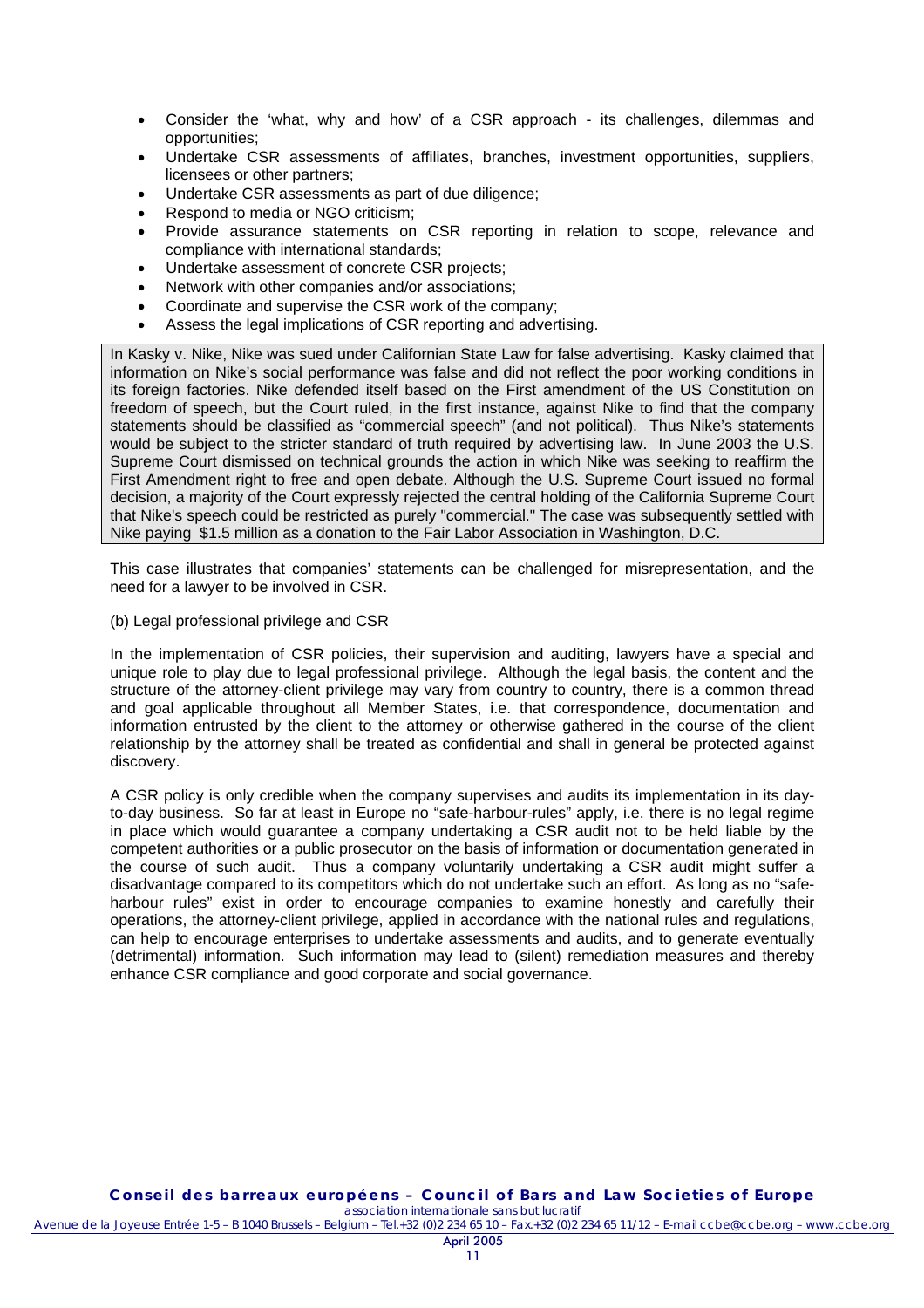# **V: CSR STANDARDS**

*"A global human society based on poverty for many and prosperity for a few, characterised by islands of wealth, surrounded by a sea of poverty, is unsustainable".*<sup>14</sup>

Many companies have established codes of conduct and policies integrating CSR principles into their business practices. According to the OECD, in 2000 there were 296 different codes of conduct.<sup>15</sup> These codes reflect the growing pressure being placed on companies by NGOs, shareholders and socially responsible investment funds.

There are five basic types of codes:

- Company codes e.g. Shell, Philips, Levi Strauss;
- Trade association codes e.g. ICC, British Toy and Hobby Association, Bangladesh Garments Headquarters and Expatriates Association, Kenya Flower Council Code;
- Multi-stakeholder codes e.g. AccountAbility 1000, good corporation.com, Project Sigma UK, Ethical Trading initiatives UK, Apparel Industry Partnership USA, Social Accountability 8000;
- Intergovernmental codes e.g., OECD Guidelines on TNCs, EU Code of Conduct;
- World codes e.g. ICFTU Code of Conduct Covering Labour Bodies, Principles in Global Corporate Responsibility, the ILO Declaration and Conventions, UN Draft Norms of Responsibilities of Transnational Corporations and Other Business Enterprises with Regard to Human Rights.<sup>16</sup>

In general, codes of conduct should:

- Be applied at every level of the organisation;
- Be based on universally agreed standards;
- Be included in training for local management, workers and communities on implementation;
- Have emphasis on gradual improvements to standards, and to the code itself;
- Include ongoing verification, which should be developed and performed carefully following defined standards and rules;
- Enable benchmarking.

Based on these principles, each company should tailor its own code adapted to its specific environment and resources, to ensure acceptance and compliance with it. This code of conduct can take the form of a manual governing the day to day business of the company. It is the natural role of the lawyer to be involved in the drafting of such documents.

The first generation of codes were developed by individual companies. Starting with the 'credo' of Johnson & Johnson in the 1940's and Levi Strauss & Co., Starbucks Coffee Co., Shell and BP Amoco all following suit. The late 1990's displayed codes like SA8000 (the Council on Economic Priorities), the Fair Labour Association (US) and the Ethical Trading Initiative (UK), which were developed based on consensus from a range of stakeholders. Codes defined by single stakeholders including the Workers Rights Consortium and Clean Clothes Campaign also appeared, along with various trade or business associations like the Norwegian Confederation of Businesses' checklist for human rights practices, the Global Sullivan Principles and the Caux Principles for Business.

Finally, international organisations have begun to issue codes or standards to enhance corporate social responsibility. The OECD Guidelines for Multinational Enterprises (revised in 2000), the ILO 'Tripartite Declaration of Principles concerning Multinational Enterprises and Social Policy (1977) and the United Nations Global Compact are very important initiatives. The Global Compact officially cooperates with the multi-stakeholder Global Reporting Initiative (GRI). Notably, the UN Sub-Commission for Human Rights have drafted guidelines in the form of Norms of Responsibilities of Transnational Corporations and Other Business Enterprises with Regard to Human Rights.

<sup>&</sup>lt;sup>14</sup> President Thabo Mbeki of South Africa, The New York Times, 26 August 2002.

<sup>&</sup>lt;sup>15</sup> OECD Codes of Conduct. An expanded review of their contents, working party of the committee 2000.<br><sup>16</sup> Ralhp Jenkins, Corporate Codes of Conduct: Self regulation in a global economy, business and society programme, 20 Research Institute in Social Development.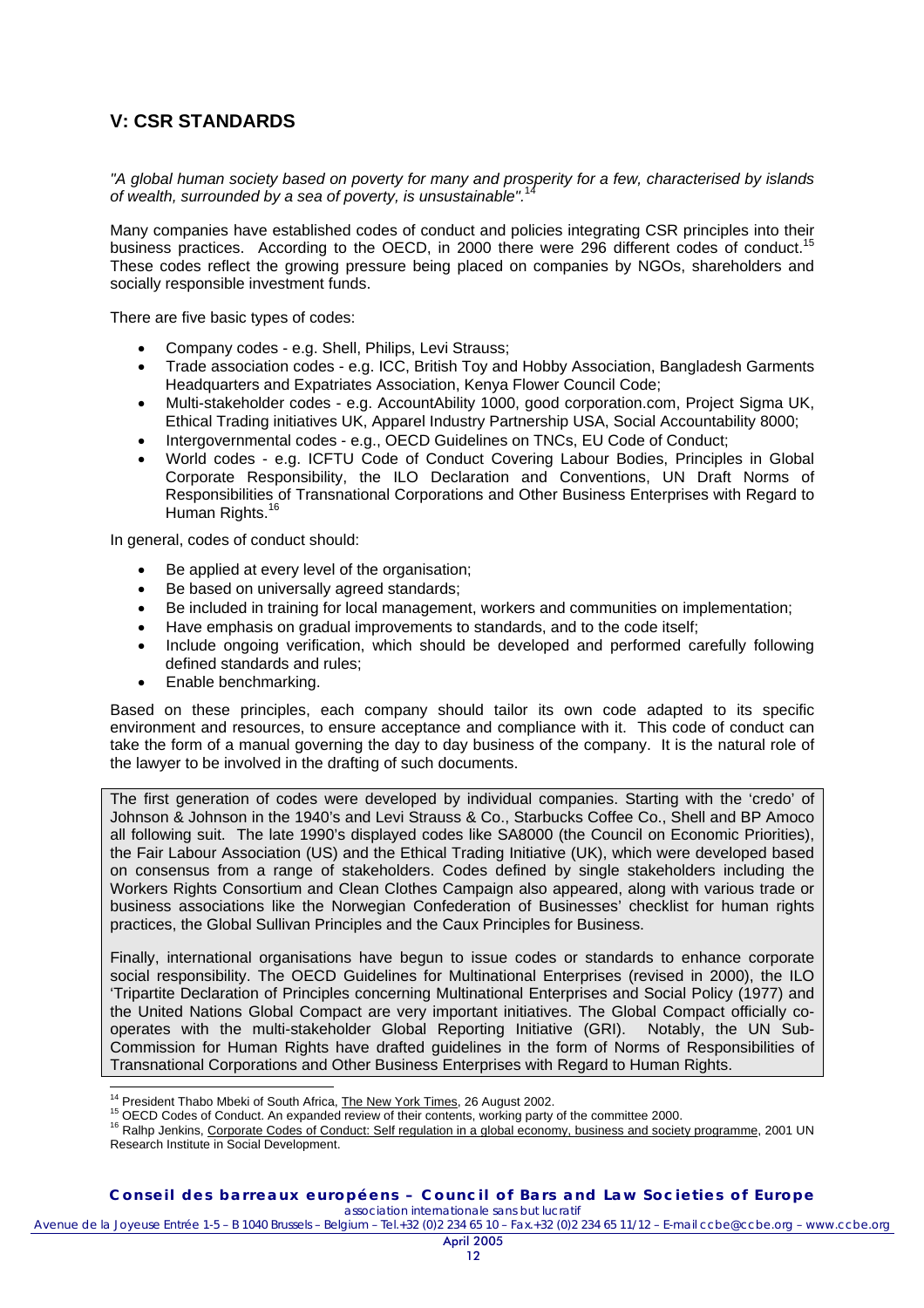# **VI: THE TRIPLE BOTTOM LINE**

Sustainable development for business is operationalised by the triple bottom line, popularly described by the three Ps*; People, Planet, Profit*. In short companies seek to find sustainable solutions for their relationship with *human beings* (hereunder in the relationship with employees, suppliers, customers, local communities and other stakeholders), the *external environment* (including biodiversity and animal welfare) and the *economy* (including the economy of the community).

The following boxes present indicative lists of areas under the triple bottom line reflecting present developments. The areas mentioned are not intended to be exhaustive, but merely to give a brief overview of current developments.

### **Social Responsibility (People)**

- Labour rights: Slave, forced or compulsory labour; child labour; freedom of association/collective bargaining; nondiscrimination/equal opportunities; rest, leisure and holidays; minimum wages; health and safety;
- Right to work: Protection against unjustified dismissals and technical/vocational guidance and training
- **Right to life**
- Development rights: Right to education; to health; to adequate food and fair distribution of food; to clothing; to housing; to social security; to enjoy technological development;
- Right to hold opinions & freedom of expression, thought, conscience and religion
- Right to a family life
- Right to privacy, e.g. surveillance, personal information, drug testing
- Minority rights to culture, religious practise & language and cultural rights (indigenous peoples)
- Right to peaceful assembly
- Right to take part in political life
- Informed consent to medical / biological trials
- Moral & material interests form inventions.

#### **Environmental Responsibility (Planet)**

- UN Convention on Bio-Diversity: in-situ and ex-situ conservation, impact on diversity, use of genetic material, technology transfer;
- The Precautionary Principle (In doubt about negative environmental impact of a given action abstain);
- Use and handling of GMOs (Genetically Modified Organisms);
- Air emissions and impact on global warming (greenhouse gases);
- Impact on the ozone layer (Montreal Protocol Annexes);
- Prohibition of use of certain materials and substances, hereunder safe handling/transport of dangerous substances;
- Distance to residential neighbourhoods for production sites;
- Soil, ground water and surface water contamination;
- Treatment and reduction of waste water;
- Water consumption and leakage;
- 'Eco-efficiency', consumption of raw materials, and consumption of energy;
- Export of waste and re-use of material;
- Subsidising of environmental projects (e. g. protection of the rainforest etc.).
- Animal welfare.

#### **Economic Responsibility (Profit):**

- Financial profit, economic growth and asset creation;
- Business ethics, corruption and bribery, conflict of interest;
- Direct and indirect economic impact on communities through spending power (suppliers, consumers, investors, tax payments and investments), and geographic economic impact;
- Economic impact through business process: outsourcing, knowledge, innovation, social investments in employees and consumers;
- Monetary support for political parties, lobbying, and other 'political' activities;
- External economic impact from pollution, internalisation of externalities, value of consuming products;
- Stock exchange behaviour, including insider trading;
- Economic regulation, tax incentives, redistribution;
- State contracts and State Subsidies:
- Intellectual property rights, hereunder patents, pricing and the impact on economic and societal development potential;
- Anti-trust & competition, including market impact and 'alliances';
- Board and executive remuneration and role of accountants;
- Donations;
- Taxes, including 'transfer pricing'.

#### **Conseil des barreaux européens – Council of Bars and Law Societies of Europe**  *association internationale sans but lucratif*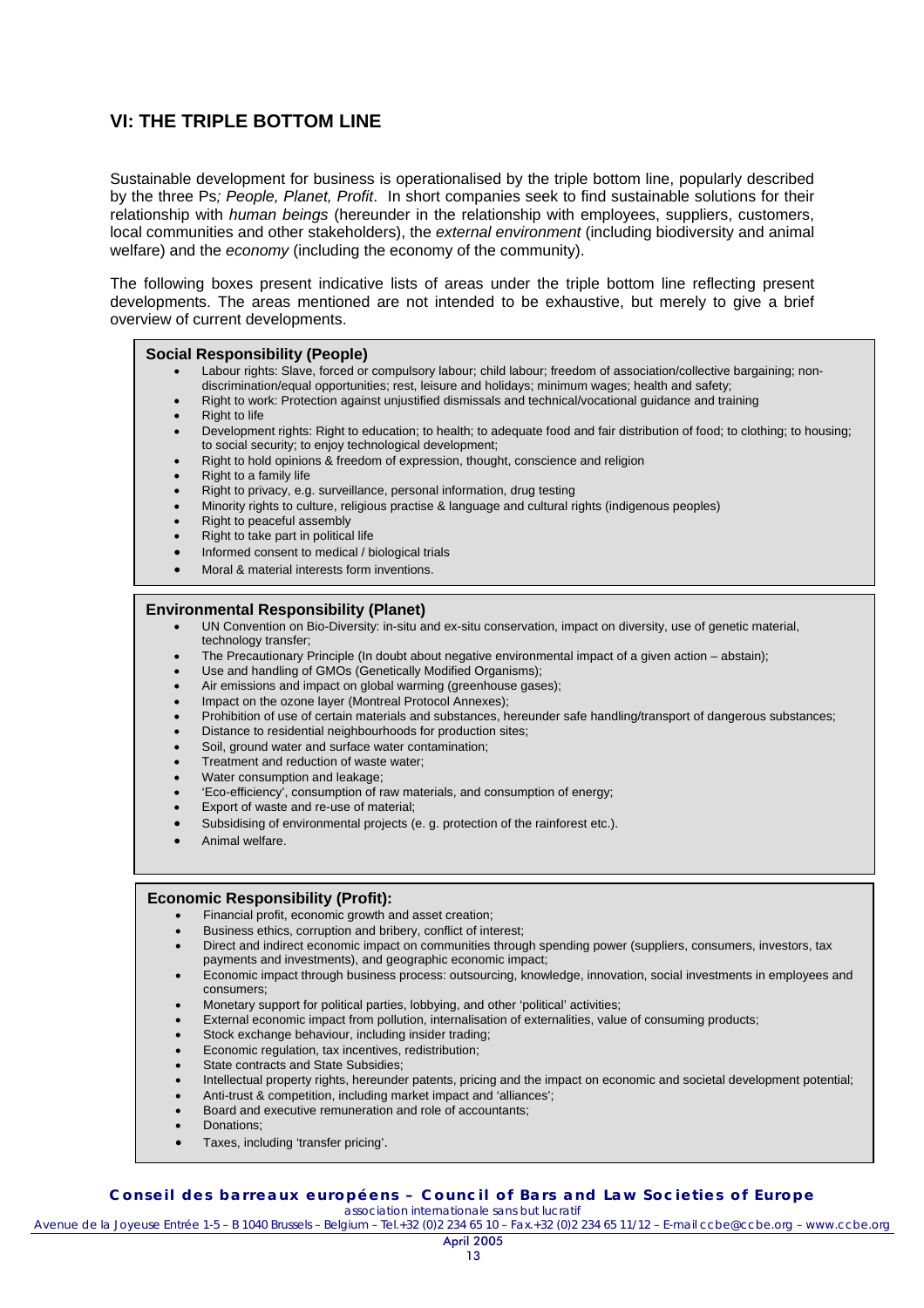In practice it is not possible to describe each bottom line quite as simple as illustrated. Grey zones exist between the lines. For example, corruption and bribery will belong to the 'economic'-bottom line as having an immediate impact on the economy of the community, notwithstanding that the practice has human rights implications as well in the form of discrimination and non-equal access to law.<sup>17</sup> The 'environmental'-bottom line describes the impact on the external environment, notwithstanding that the environment has great impact on the right to health of people. Consequently, most reporting strives towards a holistic approach embracing all three bottom lines in one report.

The figure below mentions some of the existing management tools in relation to the three bottom lines.

| Economic responsibility                               | Environmental responsibility  | Social responsibility                 |  |
|-------------------------------------------------------|-------------------------------|---------------------------------------|--|
| (International<br>Accounting<br>IAS.                  | ISO 14000 series              | <b>ISO 18000</b>                      |  |
| Standards)                                            |                               |                                       |  |
| ISO 9000 series                                       | E-MAS                         | SA 8000                               |  |
|                                                       | Life Cycle Assessments        | AA 1000s                              |  |
|                                                       | Business in the Environment's | <b>ETI Base Code</b>                  |  |
|                                                       | Index                         |                                       |  |
|                                                       |                               | ILO standards                         |  |
|                                                       |                               | <b>Caux Principles</b>                |  |
|                                                       |                               | Sigma                                 |  |
|                                                       |                               | International Human<br>Amnesty        |  |
|                                                       |                               | <b>Rights guidelines for Business</b> |  |
| Global Reporting Initiative (for reporting)           |                               |                                       |  |
| <b>Balanced Business Scorecard</b>                    |                               |                                       |  |
| <b>Compliance Programmes</b>                          |                               |                                       |  |
| Dow Jones Sustainability Index                        |                               |                                       |  |
| FTSE4good Index                                       |                               |                                       |  |
| <b>EFQM Business Excellence model</b>                 |                               |                                       |  |
| PricewaterhouseCoopers Reputation Assurance framework |                               |                                       |  |
| London Benchmarking Group                             |                               |                                       |  |
| <b>OECD Governance Principles</b>                     |                               |                                       |  |

Finally, as a prerequisite, any company is expected to comply with international, regional, national and local laws and regulations *directly applicable* to the corporation.

Compliance to such regulation will in most societies fulfil several of the areas mentioned in the boxes above, but in many cases a company may not be able to prove CSR only by demonstrating legal compliance. Beyond this compliance, there is another area that we might describe as Corporate Social Opportunity, which is motivated by competitive advantages i.e. economic incentives.<sup>18</sup>

See Corporate Risks and Opportunities under III

**Conseil des barreaux européens – Council of Bars and Law Societies of Europe**  *association internationale sans but lucratif*

 $\overline{a}$  $17$  A few human rights are not of immediate concern for business and should remain the overriding obligation of the state structure. These rights are found in the International Covenant on Civil and Political Rights (ICCPR): Art 9 – 10: the rights to freedom and personal safety (arrest and detention), Art 11: prohibition against imprisonment for non-fulfilment of a contractual obligation, Art 12: the right to liberty of movement and freedom to choose residence, Art 13: the right to seek asylum, Art 14 – 15: the right to a fair trial and prohibition against retroactive punishment, Art 16: the right to recognition as a person before the law, Art 20: prohibition against inciting war and against hate speech, and Art 26: equality before the law. However, business should be conversant in relation to all the rights as the State's performance in these areas may have an impact on business opportunities and certainly has an impact on possible complicity in Human Rights violations and on the public's perception of the legitimacy of the company to conduct business in a certain territory. In a few incidences the company may even be directly involved when selling goods and providing services to the violating government or, with the pace of privatisation, taking over the government function as such.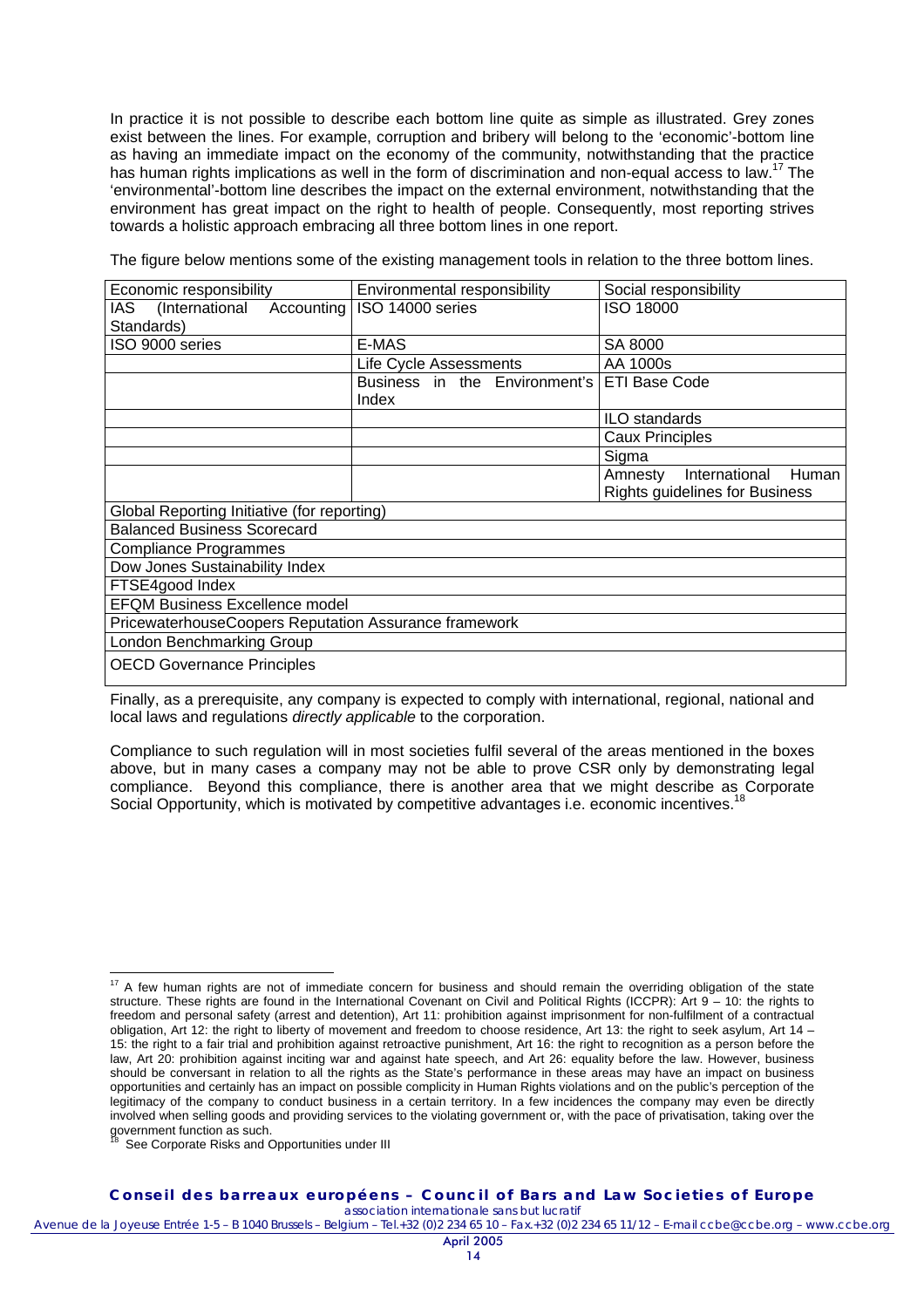### **VII: CONCLUSION**

*"CSR may have entered our national vocabulary but it has not taken root in our consciousness".*<sup>19</sup>

CSR has increased in recent years as a result of the recognition of the essential contribution of business to social, environmental and Human Rights progress, and because of pressure from consumers, investors, employers, governments, NGOs and public opinion.

A growing number of businesses already have CSR as a priority in their agendas. It is the lawyers'role to assist their clients in positioning their business successfully in this new legal landscape.

Having regard to the importance of CSR, the CCBE recommends that due consideration is given on the need for lawyers to be aware of CSR issues and on the need for professional training in CSR in order that lawyers can understand its importance.

<sup>19</sup> Ella Joseph, centre-left think-tank IPPR, The Observer, 2 February 2003.

 $\overline{a}$ 

**Conseil des barreaux européens – Council of Bars and Law Societies of Europe**  *association internationale sans but lucratif*

Avenue de la Joyeuse Entrée 1-5 – B 1040 Brussels – Belgium – Tel.+32 (0)2 234 65 10 – Fax.+32 (0)2 234 65 11/12 – E-mail ccbe@ccbe.org – www.ccbe.org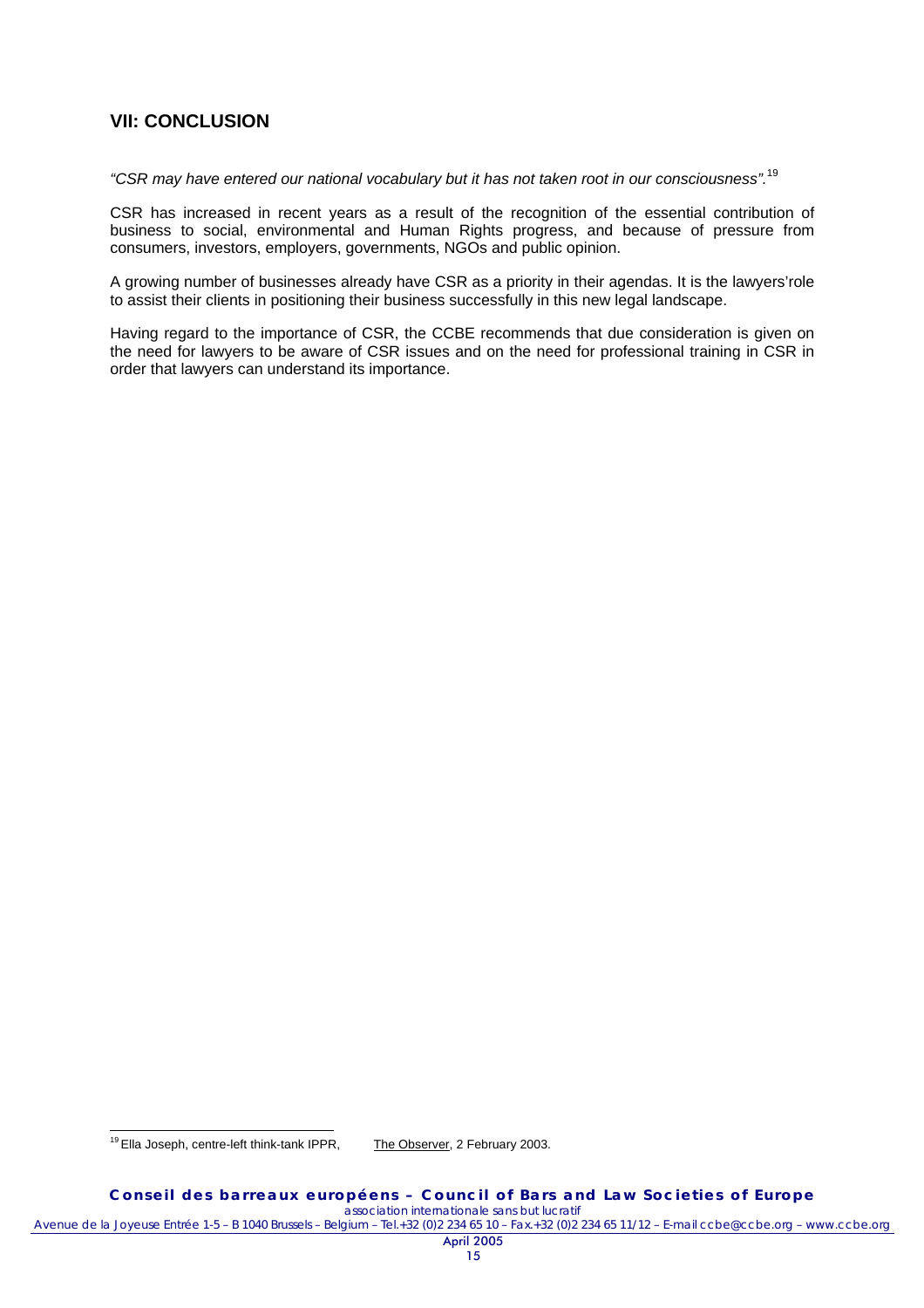# **ANNEX I: CSR AND THE EUROPEAN EXPERIENCE**

*"CSR can play an important role in advancing sustainable development. Many businesses have already recognized that CSR can be profitable and CSR schemes have mushroomed. (…) CSR is no longer just a job for marketing departments".*<sup>20</sup>

### **European initiatives (non-exhaustive) -**

1. Manifesto of Enterprises against social exclusion

At the EU level, the debate on CSR dates back to 1995 when a group of EU companies and Jacques Delors, then President of the European Commission, launched this Manifesto.

2. EU Lisbon Summit, March 2000

The Manifesto led to the creation of a European Business Network promoting business-to-business dialogue and exchange of best practices on CSR-related issues. However, it was with the European Summit in Lisbon in March 2000 that CSR was put at the top of the EU political agenda. For the first time, EU heads of state made a special appeal to companies' sense of responsibility to help in achieving the new EU strategic goal of becoming the most competitive and inclusive economy in the world by 2010.

3. European Council Resolution, December 2001

The Council Resolution on follow-up of the Commission Green Paper recognised that CSR can contribute to reaching the objectives laid down by the European Council in Lisbon, Nice and Göteborg for the EU to become the most competitive and dynamic knowledge-based economy in the world, fostering social integration and sustainable development.

The Council of Ministers (Employment and Social Policy Council) also adopted a Resolution on CSR in December 2002.

### This Resolution:

Calls upon the Commission and the organisations represented in the Multi-Stakeholder Forum :

- to continue to ensure the transparency and efficiency of the work of the Multi-Stakeholder Forum through regular reporting on their work;
- to make sure that the views of all relevant actors at European, national, regional and local level will be channelled into the work of the Multi-Stakeholder Forum;
- to make sure that any outcome of the work in the Multi-Stakeholder Forum, operating on the basis of consensus, takes fully into account and respects the above-mentioned principles of CSR;
- to ensure that the Multi-Stakeholder Forum addresses the gender dimension in its work; and
- to continue to put an emphasis on how CSR can contribute to the objectives of the European Union as laid down particularly at the European Councils in Lisbon, Nice and Göteborg.

Calls upon the Commission :

- to take into account, when developing a European strategy on CSR, the goals and commitments agreed at the World Summit on Sustainable Development in Johannesburg; and
- to increase awareness about the valuable involvement of all those concerned, including social partners and civil society organisations, in practices of CSR at all levels.
- Calls upon the Member States, while bearing in mind the principles of CSR outlined above :

 $\overline{a}$  $^{20}$  European Commission: Corporate Social Responsibility: new Commission strategy to promote business contribution to sustainable development, IP/02/985, 2 July 2002.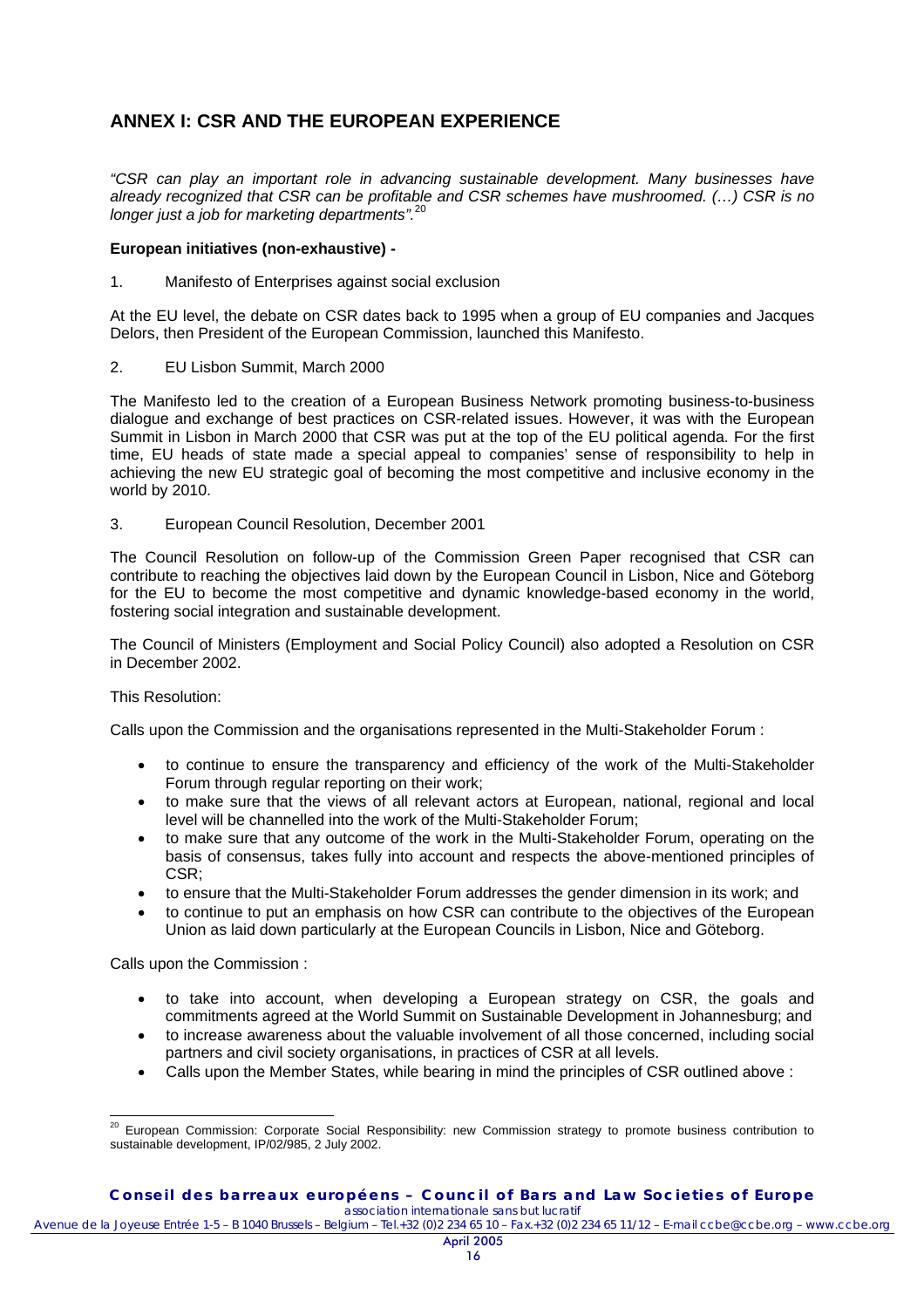- to promote CSR at national level in parallel with the development of a strategy at Community level, in particular by making companies aware of its benefits and highlighting the potential results from constructive co-operation between governments, business and other sectors of society;
- to continue to promote the dialogue with social partners and civil dialogue;
- to promote transparency of CSR practices and tools;
- to exchange information and experiences regarding their policies;
- to integrate CSR into national policies; and
- to integrate, where appropriate, CSR principles into their own management.

Calls upon future Presidencies :

- to continue to stimulate the debate on CSR and maintain the involvement of the Council in the Multi-Stakeholder Forum.
- 4. European Parliament's Code of Conduct, December 1998 and 2002

In 1998, the European Parliament published a European Code of Conduct regarding the activities of Trans-National Corporations (TNCs) operating in developing countries.<sup>21</sup> The European Parliament passed a first resolution to promote the accountability of European-based TNCs by supporting initiatives in the field of codes of conduct. In the resolution, the European Parliament states its support for voluntary codes of conduct as a substitute for international regulation. Furthermore, the European Parliament calls upon the European Commission and Council to come to terms with the subject of a "European Monitoring Platform" and proposes to organise hearings on the subject.

In May 2002, the European Parliament voted for new legislation to require companies to publicly report annually on their social and environmental performance, to make board members personally responsible for these practices, and to establish legal jurisdiction against European companies' abuses in developing countries.<sup>22</sup> The package is part of a new EU Framework for CSR and represents a major step towards establishing international regulation for TNCs. The Parliament also voted to:

- Set up a European CSR Forum to give rights to stakeholders, such as consumer and activist groups, to oversee policies alongside business and trade unions;
- Set up a European Social Label to endorse products where there is respect for human and trade union rights;
- Introduce the wider social and environmental impact of companies' performance in European negotiations between employers and trade unions;
- Make all EU financial assistance to business subject to compliance with basic standards, including setting up a blacklist against companies quilty of corruption:
- Mobilise the European Unions trade and development programmes to tackle abuses by companies in developing countries.

### 5. European Commission

 $\overline{a}$ 

The EU published a Green Paper in July 2001.<sup>23</sup> It covers a wide range of topics, including responsible actions during corporate restructuring, promoting of "work/life balance" and corporate codes of conduct and social rights. It is intended to function as a "launch-pad for debate"; encouraging companies to take the "triple-bottom-line" approach. The Green Paper consists of 2 sections. The internal section focuses on CSR practice involving employees and relates to issues such as, investing in human capital, health and safety, and managing change. The external section focuses on CSR on a more wide range of stakeholders, including local communities and international communities, business

<sup>&</sup>lt;sup>21</sup>European Parliament: European criteria for companies operating in developing countries LDCs: towards a European code of conduct, INI/1998/2075.

<sup>22</sup> From 2003, French corporations will have to demonstrate their commitment to CSR by giving detailed accounts of their social and environmental reporting. The Guardian, 26 September 2002.<br>
<sup>23</sup> Brussels COM (2001) 416 Final. Commission of the European Community-

http://europa.eu.int/comm/employment\_social/soc-dial/csr/greenpaper\_en.pdf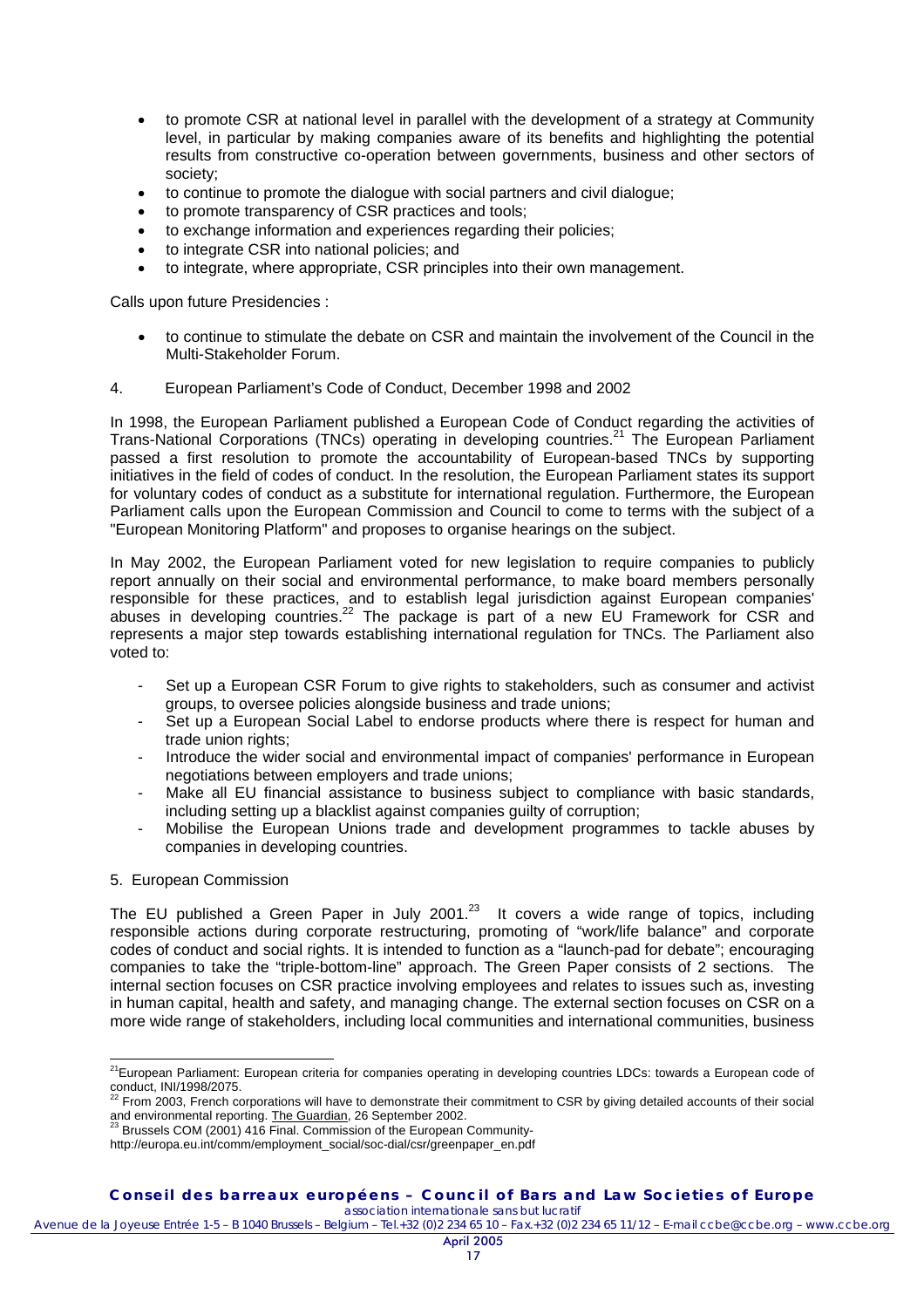partners and Human Rights. The consultation process aimed to develop a new framework for the promotion of CSR based on European values.

In July 2002, the European Commission published a new strategy to promote business contribution to sustainable development.<sup>24</sup> The policy paper calls for a new social and environmental role for business and sets up a 'European Multi-Stakeholder Forum' to exchange best practices, establish principles for codes of conduct, and seek consensus on objective evaluation methods and validation tools, such as 'social labels'. The Commission's strategy is designed to:

- Promote the business case for CSR in order to make it attractive to more companies, in particular Small and Medium Enterprises;
- Promote external evaluation and benchmarking of companies' social and environmental performance in order to make CSR credible;
- Manage a European Multi-Stakeholder Forum in order to focus discussion on CSR;
- Ensure that EU policies are CSR-friendly.

The European Commission is expected to publish a follow-up Communication to the conclusions of the European Multi Stakeholders Forum in early 2005.

6. Council Resolution, February 2003<sup>25</sup>

This Resolution calls upon Member States to promote CSR at a national level; to continue to promote the dialogue with social partners and civil society; to promote transparency of CSR practices; to exchange information and experiences and to integrate CSR into national policies and into their own management.

 $\overline{a}$ 

<sup>&</sup>lt;sup>24</sup> See http://europa.eu.int/comm/employment\_social/soc-dial/csr/csr2002\_en.pdf<br><sup>25</sup> OJ. 2003/C 39/2.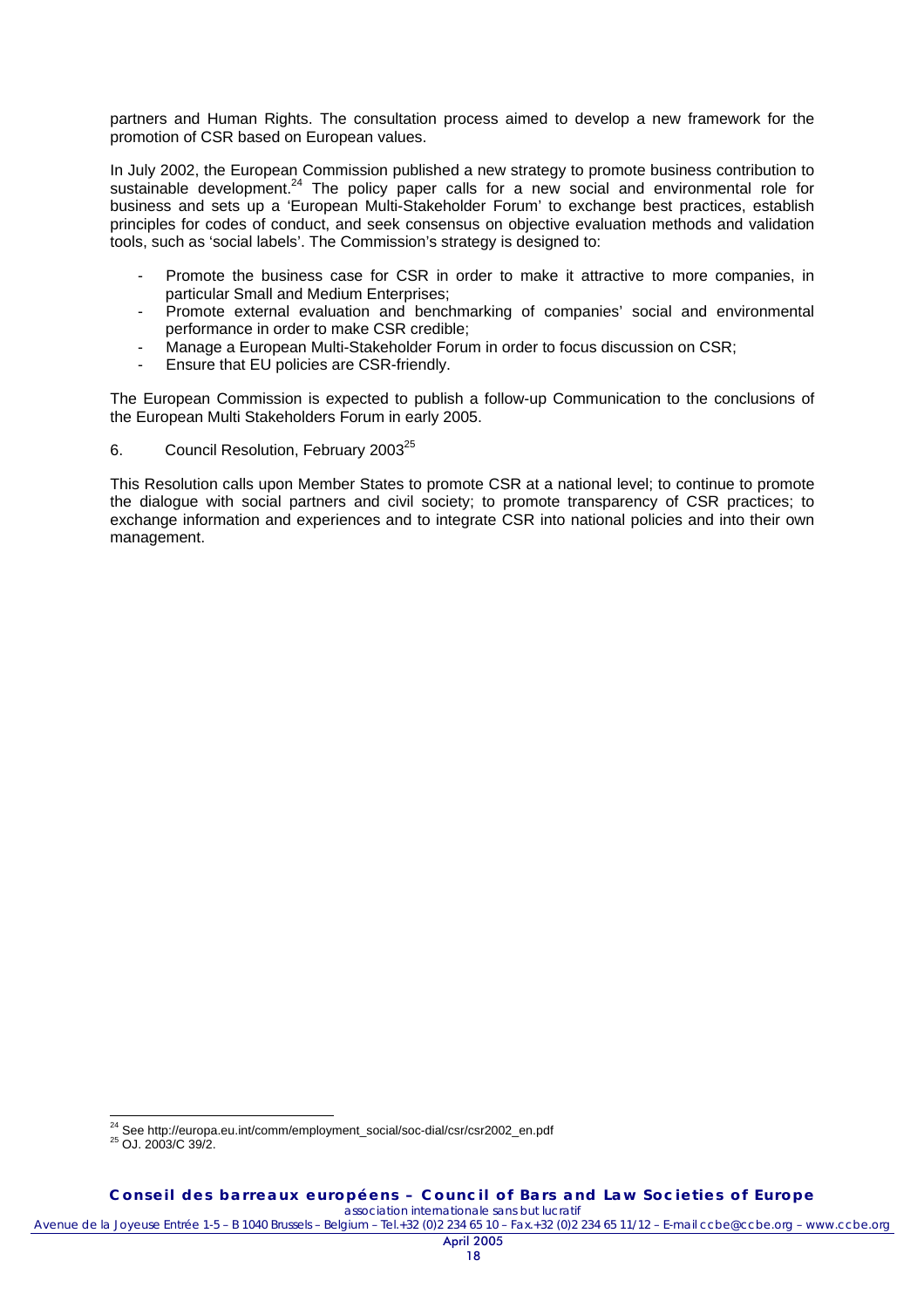- 7. Other initiatives to promote CSR in Europe
	- **SustainAbility UK**<sup>26</sup> an independent management consultancy to promote the business case for sustainable development with the mission to help create a more sustainable world by encouraging the adoption of practices, which are socially responsible, environmentally sound and economically viable all of which satisfy the triple-bottom line of sustainable development.
	- UK Ethical Trading Initiative (ETI)  $1998^{27}$  focuses on managing an organisation's supply chain in a socially responsible manner. ETI seeks to encourage a shared approach to the sourcing of goods and services that leads to a raised standard of living for workers around the world.
	- CSR Europe28 helps companies to share their knowledge and experience on CSR. It is a business-driven membership network whose mission is to encourage companies to advance in ways that stimulate job growth, increase employability and prevent social exclusion thereby contributing to a sustainable economy and a more just society. CSR Europe's Resource Centre includes a 'best practice' database, a publications list, links to related organisations and details of CSR Europe's programs.
	- Copenhagen Centre  $(TCC)^{29}$  promotes voluntary partnerships between business, government and civil society in order to provide opportunities for the less privileged to be selfsupporting, active and productive citizens. TCC aims to become a 'European house for CSR', providing forums to facilitate the continuing debate.
	- **European Academy of Business in Society<sup>30</sup> in July 2002, leading European business** schools and more than 60 major multinational companies teamed up to launch a large research and teaching project on the business case of CSR
	- Small and medium sized enterprises (SMEs) and CSR CSR is not just the business of TNCs. According to a recent survey 50% of Europe's SMEs are already involved in CSR ranging from 32% in France to 83% in Finland.31 According to another survey 41% have an environmental policy, 28% make charitable donations, 15% consider ethical issues when outsourcing and 13% have a diversity policy.<sup>32</sup>

**Conseil des barreaux européens – Council of Bars and Law Societies of Europe** 

*association internationale sans but lucratif*

<sup>&</sup>lt;sup>26</sup> See http://www.sustainability.com

<sup>&</sup>lt;sup>27</sup> See http://www.somo.nl/monitoring/project/fo-3-1.htm<br>
<sup>28</sup> See http://www.somo.nl/monitoring/project/fo-3-1.htm<br>
<sup>28</sup> See http://www.csreurope.org<br>
<sup>30</sup> See http://www.csreurope.org/whatwedo/default.asp?pageid=306<br>
<sup>3</sup>

Avenue de la Joyeuse Entrée 1-5 – B 1040 Brussels – Belgium – Tel.+32 (0)2 234 65 10 – Fax.+32 (0)2 234 65 11/12 – E-mail ccbe@ccbe.org – www.ccbe.org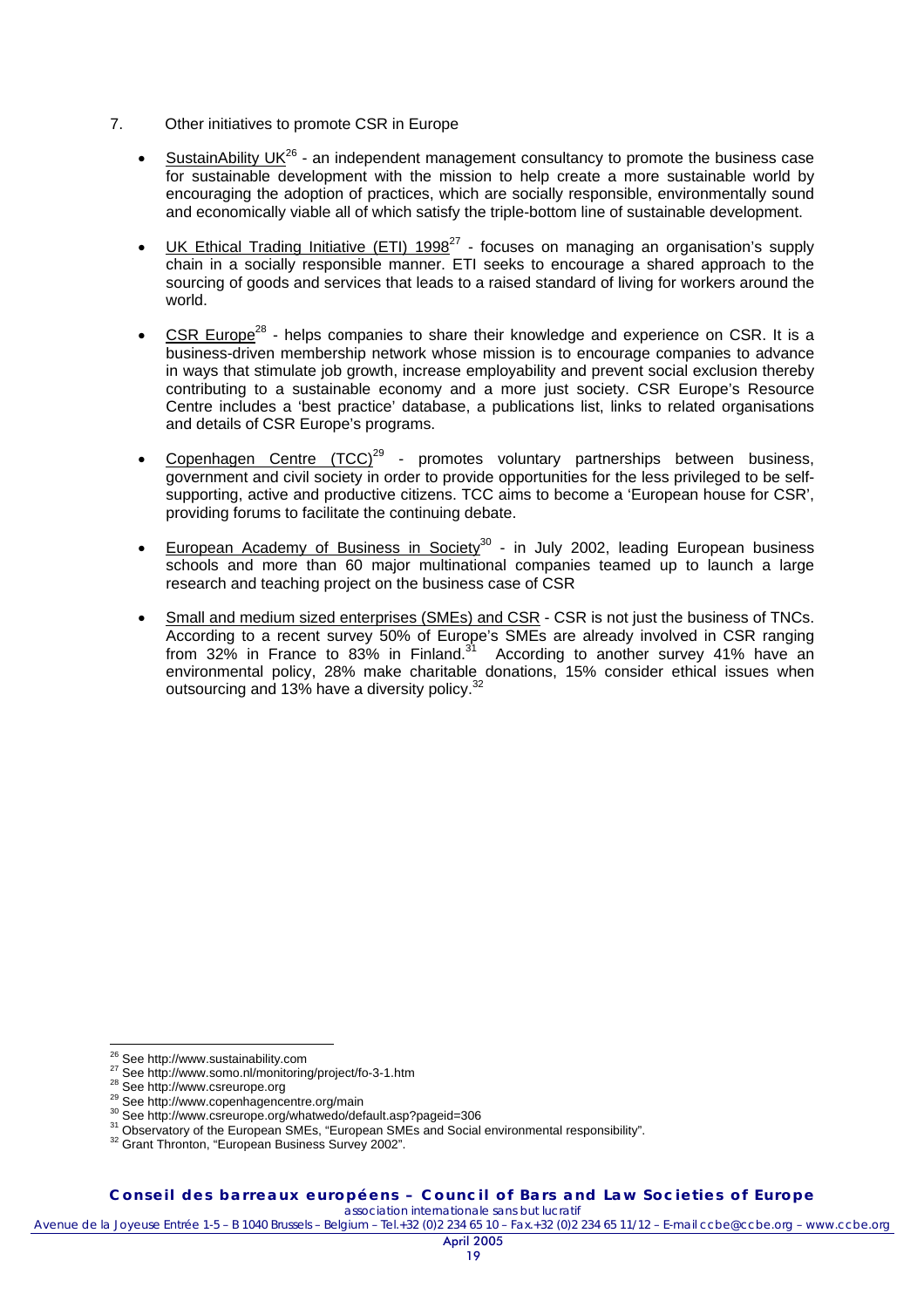## **ANNEX II: WORLD-WIDE INITIATIVES ON CSR AND HUMAN RIGHTS (NON-EXHAUSTIVE)**

*"We are not asking corporations to do something different from their normal business; we are asking them to do this normal business differently".*<sup>33</sup>

### **The global eight**

*"It is our goal to be better contributors to the betterment of society through our products and services and through the manner in which we provide them to the markets. Balancing the expectations of corporate responsibility is a challenge, but through this balancing process we hope and expect that we*  will enhance the public respect for our company".

Among CSR initiatives, eight of them are the most prominent:

1. The ILO's Tripartite Declaration of Principles 1977<sup>35</sup>

The ILO adopted a Tripartite Declaration of Principles concerning TNCs and Social Policy in 1977. The Declaration was updated in 2000 in the light of the 1998 ILO Declaration of Fundamental Principles and Rights at Work. The Declaration's value lies both in its comprehensive content, which covers all aspects of social policy from industrial relations to training and employment, and in the fact that it is addressed to a wide range of key economic actors and workers' organisations.

2. The Global Reporting Principles (GRI), 2000<sup>36</sup>

The Global Reporting Initiative (GRI) was established in late 1997 with the mission of developing globally applicable guidelines for reporting on the economic, environmental, and social performance, initially for corporations and eventually for any business, governmental, or non-governmental organisation. The GRI's goals are to:

- Elevate sustainability reporting practises world-wide to a level equivalent to financial reporting;
- Design, disseminate, and promote standardised reporting practises, core measurements, and customised sector-specific measurements;
- Ensure a permanent and effective institutional host to support such reporting practises worldwide.
- 3. The Global Compact 2000 ("GC")<sup>37</sup>

*"Let us choose to unite the power of markets with the authority of universal ideals. Let us choose to reconcile the creative forces of private entrepreneurship with the needs of the disadvantaged and the requirements of future generations".* 

A. The GC, an initiative to promote CSR - the GC was announced by the UN Secretary-General at the World Economic Forum in Davos in 1999 and formally launched in 2000 as one measure to respond to the challenges of globalisation. The GC is an initiative intended to promote CSR and citizenship in the new global marketplace. It brings companies together with UN organisations, international labour organisations, NGOs and other parties to foster partnerships and to build a more inclusive and equitable global marketplace. It aims, in the words of Kofi Annan, to contribute to the emergence of "shared values and principles, which give a human face to the global market".

**Conseil des barreaux européens – Council of Bars and Law Societies of Europe**  *association internationale sans but lucratif*

<sup>33</sup> Kofi Annan, UN Secretary-General, on the role of corporations in environment.

<sup>&</sup>lt;sup>34</sup> Tom Gottschalk, Executive Vice-President, Law &Public Policy and General Counsel, General Motors.<br><sup>35</sup> See http://www.ilo.org<br><sup>36</sup> See http://www.globalreporting.org<br><sup>37</sup> See http://www.unglobalcompact.org<br><sup>37</sup> See ht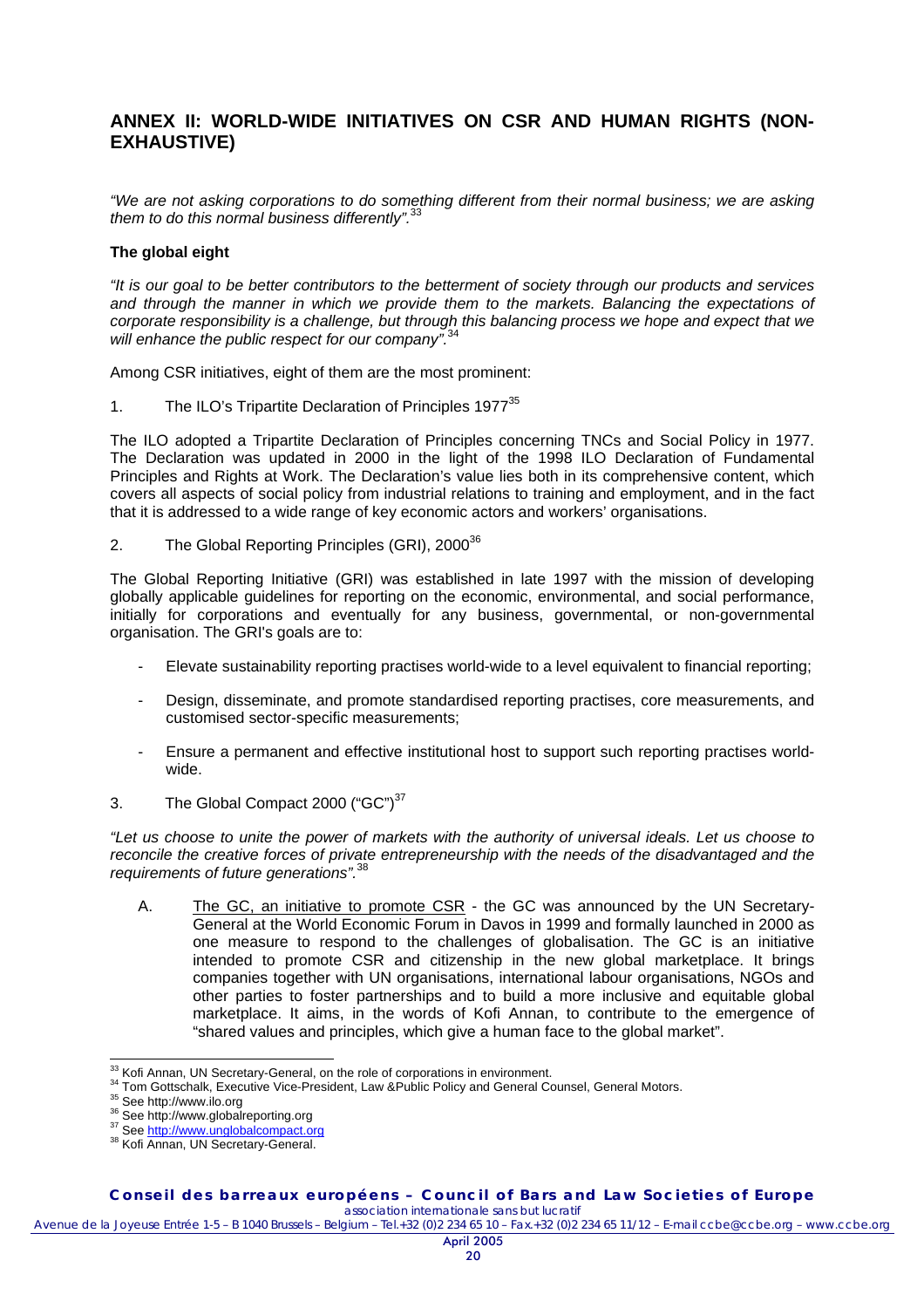The GC, a voluntary initiative - The 1200 companies engaged in the GC are diverse and represent different industries and geographic regions. The overall mission is to bring about a more stable and inclusive global economy. Corporate leaders participating in the GC agree that globalisation, which only a few years ago was seen by many as an inevitable and unstoppable economic trend, is in fact highly fragile and may have an uncertain future. Indeed, rising concerns about the effects of globalisation on the developing world – be they related to the concentration of economic power, income inequalities or societal disruption – suggest that, in its present form, globalisation is not sustainable. The GC was created to help organisations to redefine their strategies and courses of action so that all people can share the benefits of globalisation, not just a fortunate few.

The GC is not a regulatory instrument, a legally binding code of conduct or a forum for policing management policies and practices. Neither is it a "safe-harbour" allowing companies to sign-on without demonstrating real involvement and results. The GC is a voluntary initiative that seeks to provide a global framework to promote sustainable growth and good citizenship through committed and creative corporate leadership.

### B. The GC's 10 Principles<sup>39</sup>

Companies that sign the UN Global Compact commit to support and advance the Global Compact's 10 Principles on human rights, labour, the environment and anti-corruption. These principles are based on internationally accepted principles to improve global society.

#### **Human rights**

- Business should support and respect the protection of internationally proclaimed Human Rights:
- Make sure they are not complicit in Human Rights abuses.

### **Labour Standards**

- Businesses should uphold the freedom of association and the effective recognition of the right to collective bargaining;
- The elimination of all forms of forced and compulsory labour;
- The effective abolition of child labour.

#### **Environment**

- Eliminate discrimination in respect of employment and occupation:
- Business should support a precautionary approach to environmental challenges;
- Undertake initiatives to promote greater environmental responsibility;
- Encourage the development and diffusion of environmentally friendly technologies.

#### **Anti-corruption**

- Businesses should work against all forms of corruption, including extortion and bribery.
- 4. The OECD Guidelines for TNCs, 2000<sup>40</sup>

The OECD Guidelines are a set of recommendations addressed by governments to TNCs operating in or from adhering countries. Although non-binding, they are supported by OECD countries from which most TNCs originate. Their aim is to help TNCs operate in harmony with government policies and societal expectations. In keeping with the notion of CSR and to promote the contribution of business to social development and the promotion of basic workers' rights, the Guidelines provide voluntary principles for responsible business conduct in fields such as employment, industrial relations, Human

 $\overline{a}$ 

 $39$  The tenth principle on anti-corruption was included in June 2004<br><sup>40</sup> See http://www.oecd.org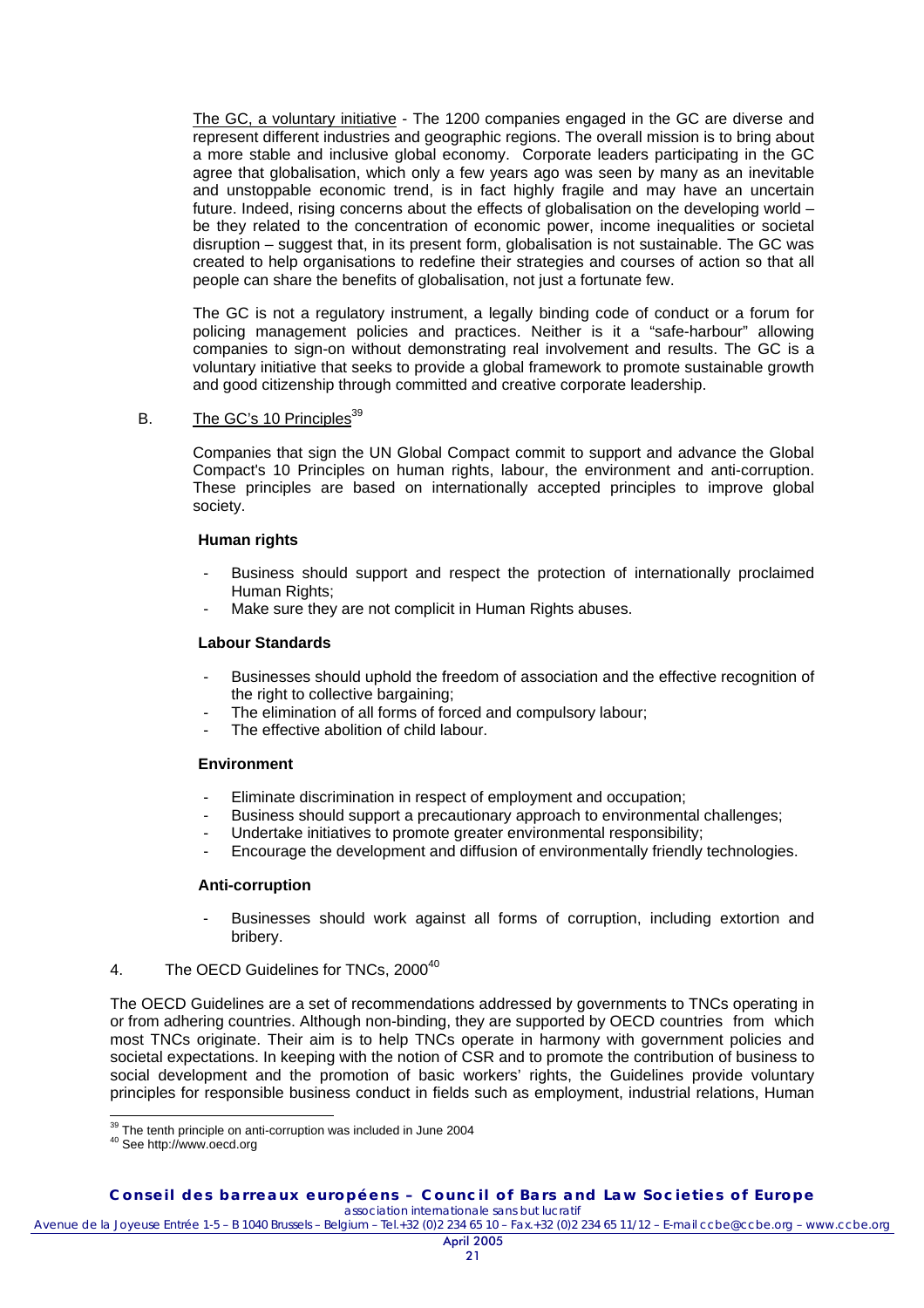Rights, environment, competition, information disclosure and taxation, combating bribery, and consumer protection.

5. The ICC Guidebook on Responsible Business Conduct, February 2002<sup>41</sup>

The Group on Business in Society has developed the ICC Guidebook on Responsible Business Conduct. Its main purpose is to make practical suggestions to companies on how to approach CSR issues in order to help position individual company principles within the existing framework of generic business principles, government codes of conduct and new initiatives, as well as broader social values. The Guidebook's secondary purpose is to explain to those outside business how companies are addressing CSR issues. Reinforcing the positive role of business society through the encouragement of CSR and good corporate citizenship constitutes one of the ICC's strategic priorities.

6. UN Draft Norms of Responsibilities of Transnational Corporations and Other Business Enterprises with Regard to Human Rights<sup>42</sup>

The UN Draft Norms on the Responsibilities of Transnational Corporations and other Business Enterprises with regard to Human Rights (the Norms) are intended as assistance to companies in framing the human rights responsibilities for business. The Norms shall be seen as an attempt to assemble the plethora of international human rights instruments in a single legible document.

The UN Commission for Human Rights has asked the office of the UN High Commissioner for Human Rights to prepare a report for the session in April-May 2005 to outline the possibilities to strengthen human rights responsibilities for business. The Norms and other standards will feed into the work.

The Norms propose the first set of comprehensive international human rights standards applying *specifically* to business ("transnational corporations and other business enterprises"). The Norms, and the accompanying detailed interpretative Commentary, constitute an authoritative business related interpretation of the Universal Declaration of Human Rights of 1948 and subsequent human rights conventions.

The Norms contain both suggestions in relation to defining *duty holders*, the substance of corporate responsibilities and suggestions for the creation of a process to hold companies responsible for not meeting their responsibilities.

7. Social Accountability (SA) 8000<sup>43</sup>

The Council on Economic Priorities Accreditation Agency has established SA 8000, a standard for assessing labour conditions in global manufacturing operations. SA 8000 addresses issues including prison labour, wages, child labour, and health and safety and relies on certified monitors to verify factory compliance with the standard.

8. Global Sullivan Principles<sup>44</sup>

Aimed at promoting equal opportunity in South Africa and developed a set of Principles in 1999 to guide the global behaviour of TNCs on labour, ethics, and environmental practices.

9. UN Convention on Corruption

The UN Convention is the first legally binding global convention against corruption. In October 2004, 111 states had signed the Convention, which will enter into force when ratified by 30 states (at present 8 States have ratified the Convention). With the new Convention, the UN is in line with other international organizations, like the OECD, the EU and the European Council in the fight against corruption.

**Conseil des barreaux européens – Council of Bars and Law Societies of Europe**  *association internationale sans but lucratif*

<sup>&</sup>lt;sup>41</sup> See http://www.oecd.org

<sup>42</sup> See http://www.un.org<br><sup>43</sup> See <u>http://www.sa-intl.org</u><br><sup>44</sup> See <u>http://globalsullivanprinciples.org</u>

Avenue de la Joyeuse Entrée 1-5 – B 1040 Brussels – Belgium – Tel.+32 (0)2 234 65 10 – Fax.+32 (0)2 234 65 11/12 – E-mail ccbe@ccbe.org – www.ccbe.org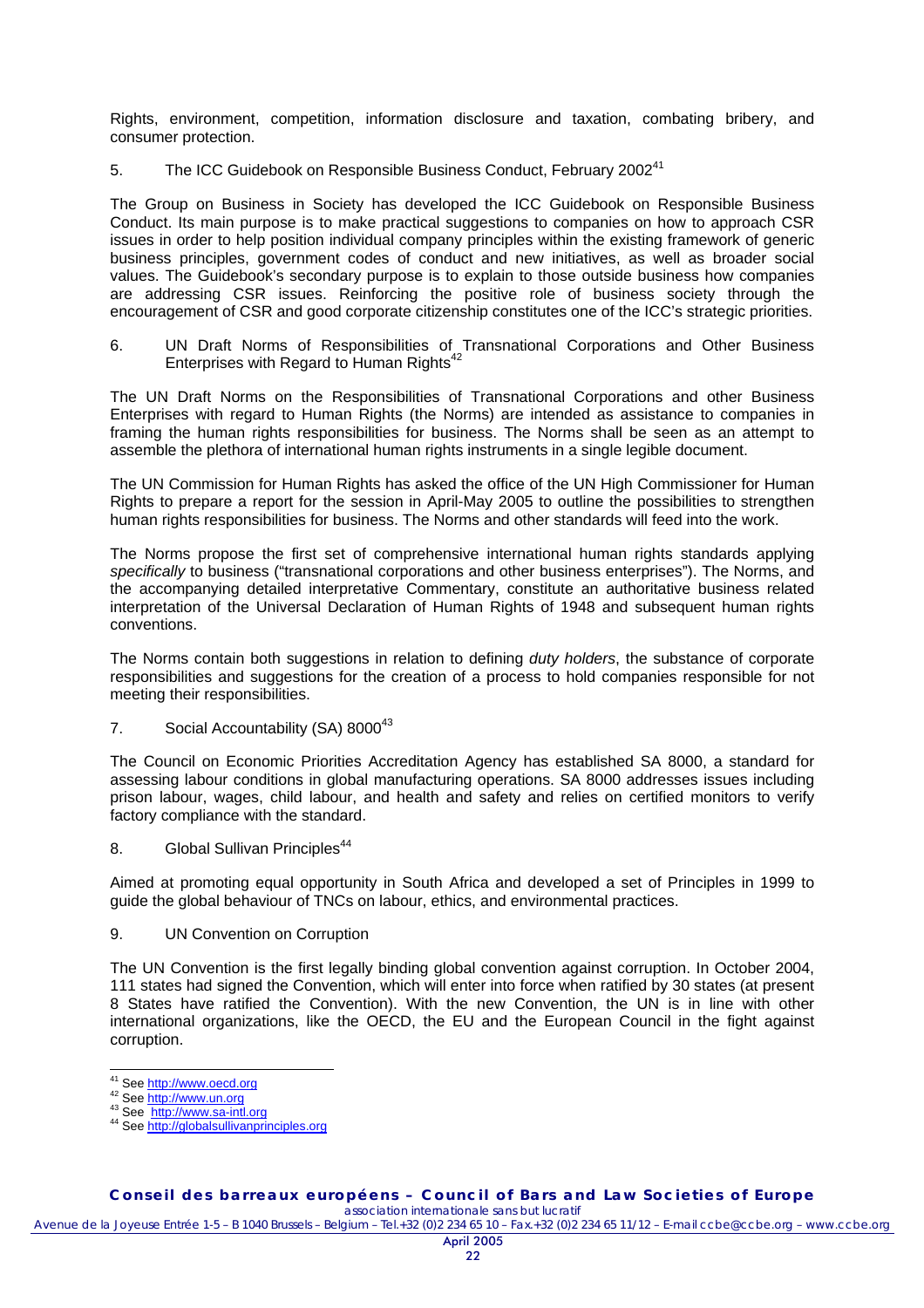The Convention's key elements relate to prevention, criminalization, extra-territoriality international cooperation and asset recovery. The Convention breaks new ground regarding the prevention of corruption by requiring the establishment of anti-corruption bodies and by encouraging states to enhance transparency in the financing of election campaigns and political parties. It also calls for countries to actively promote the involvement of Non-Governmental Organisations (NGOs) and community-based groups, as well as other elements of civil society, to raise public awareness of corruption.

The Convention will affect not only the public sector, but also the private sector and all companies that do business in signatory countries. The national authorities shall cooperate with entities in the private sector to ensure the effective implementation of the Convention.

The Convention contains both mandatory and optional provisions. Companies operating internationally and wishing to incorporate internal safeguards against corruption will have to be aware of how the different governments have implemented the provisions of the Convention.

### 10. International Criminal Court (ICC)

The International Criminal Court was established in July 2002. This is the first ever permanent, treaty based, international criminal court established to promote the rule of law and ensure that the gravest international crimes do not go unpunished.

The Chief Prosecutor from the newly established International Criminal Court (ICC) has announced that he intends to pursue individuals from multinational companies to court, when the prosecution can establish that companies participated in violations that form part of the remit of the ICC, i.e. gross human rights violations, crimes against humanity and genocide.

The issue is disputed as to whether corporate complicity in such crimes can lead to personal criminal liability for the company representatives, but it could be interpreted as possible with reference to Article 25 and Article 28 (b) of the Rome Statute of the ICC<sup>45</sup>. The Rome Statute also provides for reparations to victims under Article 75.

### 11. Equator principles

A high profile initiative was launched in autumn 2002 named the "Equator Principles".<sup>46</sup> The participating financial institutions proclaim that "In adopting these principles, we seek to ensure that the projects we finance are developed in a manner that is socially responsible and reflect sound environmental management practices".

To date 28 major financial institutions has signed up to the principles (ABN AMRO Bank, N.V., Banco Bradesco, Banco Itaú, Banco Itaú BBA, Bank of America, Barclays plc, BBVA, Calyon, CIBC, Citigroup, Credit Suisse Group, Dexia Group, Dresdner Bank, EKF, HSBC Group, HVB Group, ING Group, KBC, MCC, Mizuho Corporate Bank, Rabobank Group, Royal Bank of Canada, Standard Chartered Bank,The Royal Bank of Scotland, Unibanco, WestLB AG, Westpac Banking Corporation)

The principles require that the participating institutions make impact assessments on projects to be financed.

The Equator Principles have a general reference to international laws and reflect in specific some human rights considerations such as:

- Protection of human health
- Use of dangerous substances
- Major hazards
- Occupational health and safety
- Fire prevention and life safety

 $\overline{a}$ <sup>45</sup> The statute can be accessed at the following website address: http://www.un.org/law/icc/statute/romefra.htm<br><sup>46</sup> www.equator-principles.com

Avenue de la Joyeuse Entrée 1-5 – B 1040 Brussels – Belgium – Tel.+32 (0)2 234 65 10 – Fax.+32 (0)2 234 65 11/12 – E-mail ccbe@ccbe.org – www.ccbe.org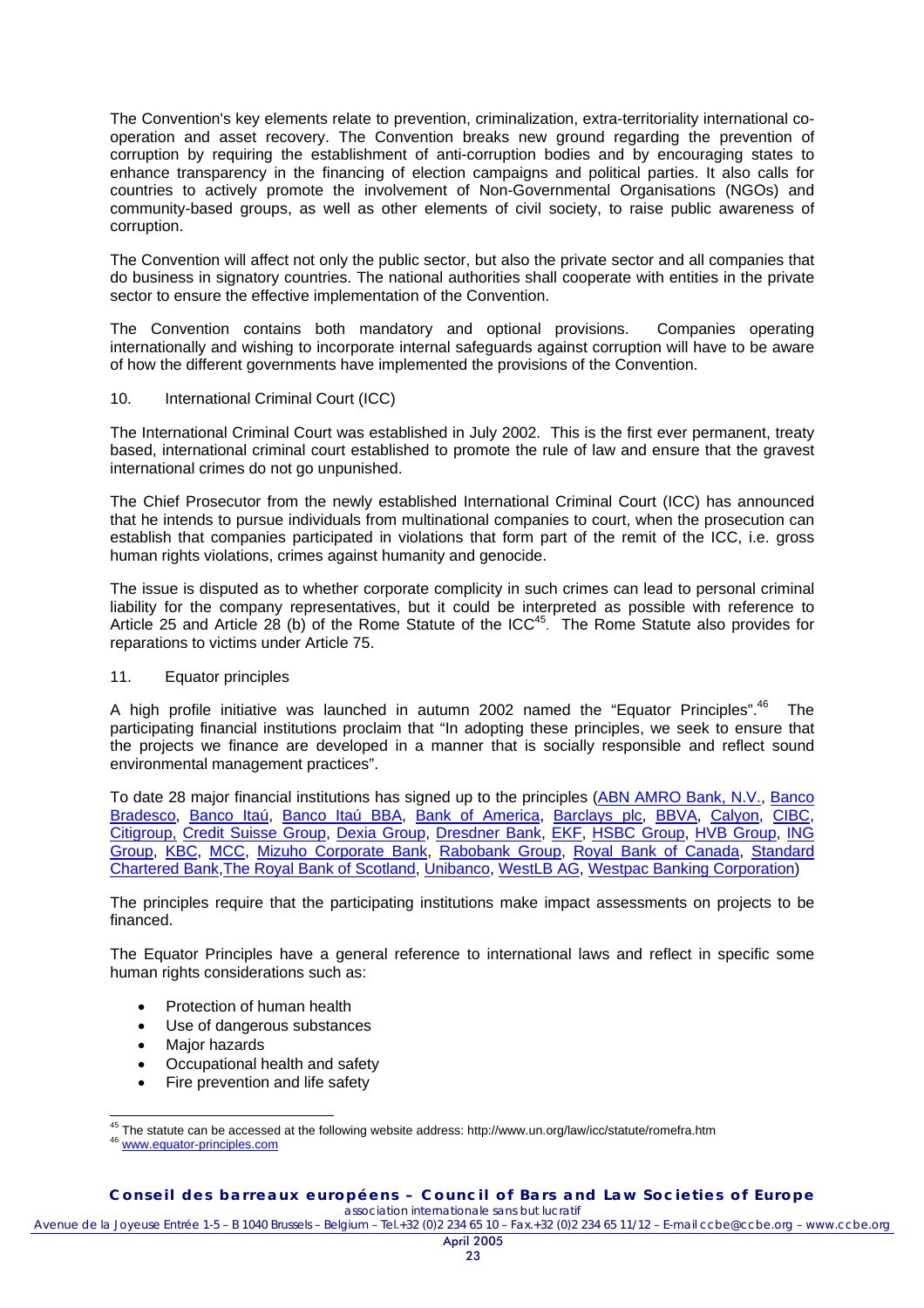- Land acquisition and land use
- Involuntary resettlement
- Impacts on indigenous peoples and communities

These principles are all contained under the general application of international law (human rights).

The trend is definitely that financial institutions, including the the major international institutions such as the International Monetary Fund, European Bank of Reconstruction and Development and the World Bank, are approaching Social Responsible Investments from an angle of mainstreaming whether it relates to procurement or assessment of impact from projects to be financed.

### 12. International Organization for Standardization (ISO)

The International Organization for Standardization (ISO) will develop an international standard for addressing the social responsibility of organisations worldwide. The objective is to produce "a guidance document, written in plain language which is understandable and usable by non-specialists" and not intended for use in certification.

13. Alien Tort Claims Act<sup>47</sup>

The Alien Tort Claims Act (ATCA) has been used more frequently in recent times despite existing since 1789. The ACTA has been recently applied to corporate wrongdoings, allowing foreign victims of human rights abuses to sue perpetrators who are present in the United States. The ATCA also allows actions for violations of international norms that are "specific, universal, and obligatory." The ATCA can be used against both the actual perpetrators of the wrongs and the state actors who bear indirect responsibility. This would include superiors who order wrongful conduct, as well as those who have effective command and authority over the principle perpetrator. A growing number of cases have focused on the role of multinational companies in violations of international human rights laws. These cases generally argue that corporations should be held liable when they knowingly facilitate the commission of crimes that violate customary international norms.

 $\overline{a}$  $47$  See also page 8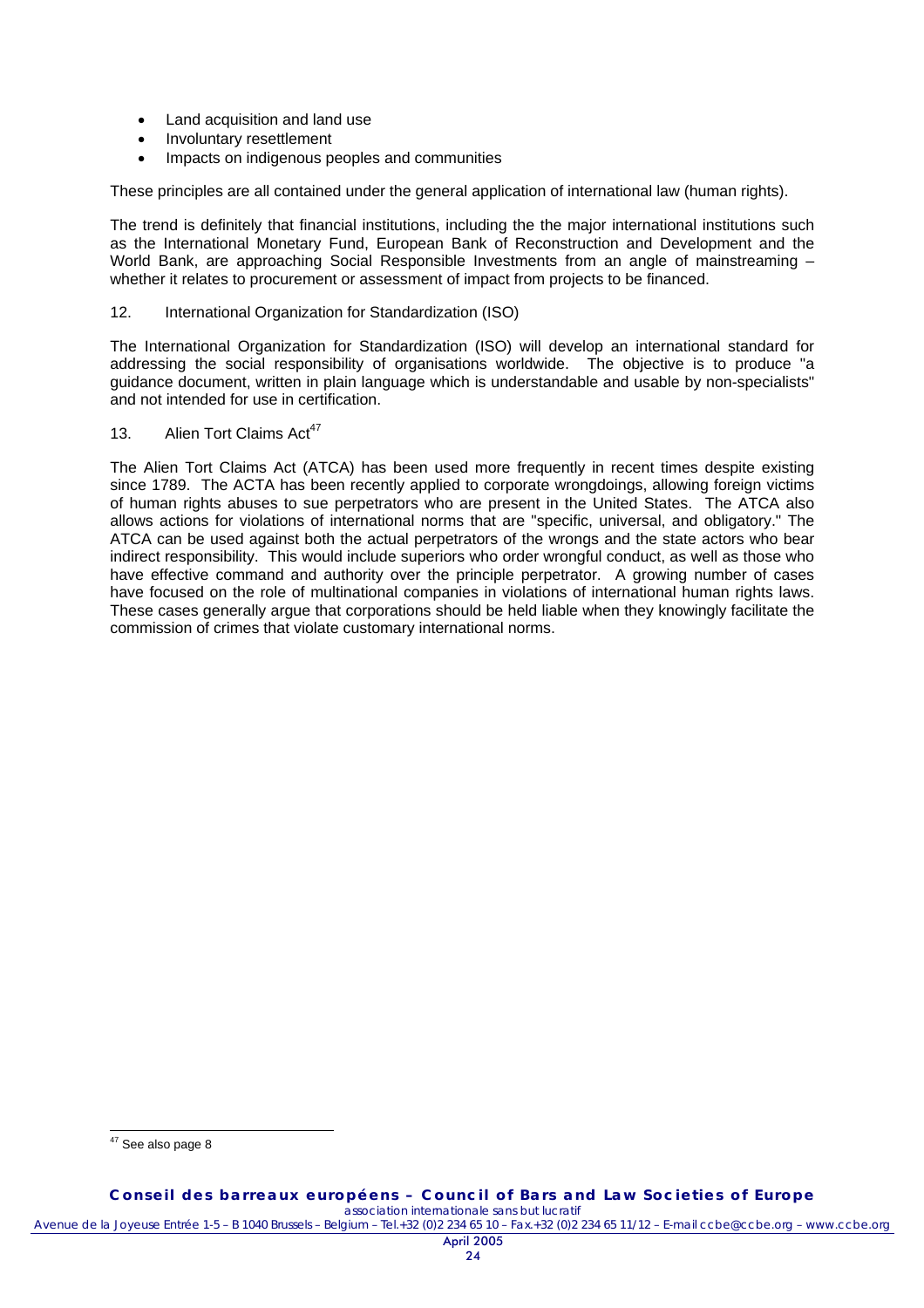### **ANNEX III: OTHER INITIATIVES WHICH PROMOTE CSR AND HUMAN RIGHTS (NON-EXHAUSTIVE)**

There are a number of other initiatives which promote CSR and Human Rights:

1. Principles for Global CSR

The Principles for Global CSR were developed by the US-based Interfaith Centre on CSR, the Canadian-based Ecumenical Council for CSR and the UK-based Taskforce on the Churches and CSR. These principles are based on international covenants regarding the rights of indigenous persons, employees and women.

2. Declaration of Principles on Human Rights and the Environment 1994

The Declaration was prepared by a group of experts on Human Rights and environmental protection convened by the UN. It was the first international instrument that addressed the linkage between Human Rights and the environment and demonstrates that accepted environmental and Human Rights principles embody the right of everyone to a secure, healthy and ecologically sound environment.

3. World Business Council for Sustainable Development<sup>48</sup>

The World Business Council for Sustainable Development is a coalition of 125 TNCs committed to the environment and to the principles of economic growth and sustainable development. It develops cooperation between business, government and other organisations concerned with the environment and sustainable development, encourages high standards of environmental management in business and business leadership, undertakes policy development to create a framework for business, shares best practice and has developed a global network.

4. International Business Leaders Forum (IBLF)<sup>49</sup>

The International Business Leaders Forum (IBLF) is an organisation that promotes international leadership in responsible business practices, to benefit business and society. It operates in over 60 countries and works with leaders in business, civil society and the public sector in transition economies in order to achieve social, economic and environmentally sustained development. The IBLF encourages continuous improvement in responsible business practices, develops geographic or issue-based partnerships, contributes to an enabling environment and provides the conditions for these partnerships to flourish.

5. Aarhus Convention - UN ECE<sup>50</sup>

The Aarhus Convention is a new kind of environmental agreement. It links environmental rights and Human Rights, and establishes that sustainable development can be achieved only through the involvement of all stakeholders. It focuses on interactions between the public and governmental authorities in a democratic context and it is forging a new process for public participation in the negotiation and implementation of international agreements.

6. Apparel Industry Partnership (AIP) 1996<sup>51</sup>

The Apparel Industry Partnership (AIP) was initiated in 1996 to take steps to protect workers worldwide and to give the public the information it needs to make informed purchasing decisions. AIP is comprised of apparel and footwear companies, a university, Human Rights groups, labour-religious

 $^{48}$  See http://www.wbcsd.ch

<sup>49</sup> See http://www.iblf.org<br>
50 See http://europa.eu.int/comm/environment/aarhus/<br>
<sup>51</sup> See http://ur.rutgers.edu/news/ACLA/flapg9.html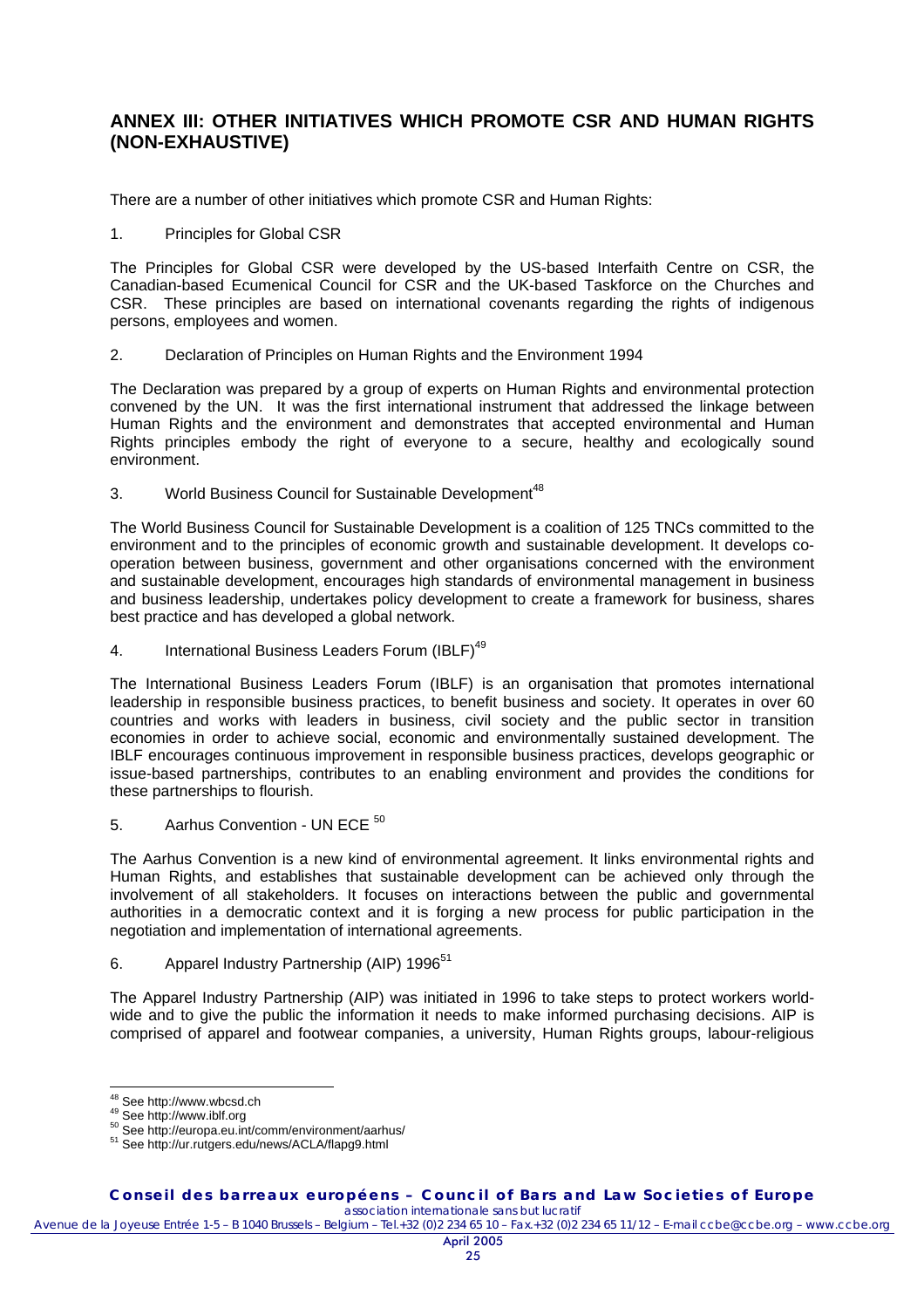organisations and consumer advocates. AIP released a historic agreement establishing a workplace Code of Conduct and Principles of Monitoring.

7. Voluntary principles on security and Human Rights 2000<sup>52</sup>

Some governments, companies in the extractive and energy sectors (BP, Shell, Chevron, Texaco, Conoco, Freeport, McMoran, Rio Tinto), and NGOs (Human Rights Watch, Amnesty International, International Alert, Lawyers Committee for Human Rights) have developed a set of Voluntary Principles to guide companies in maintaining the safety and security of their operations within an operation framework that ensures respect for Human Rights and fundamental freedoms. These Principles are designed to provide practical guidance that will strengthen Human Rights safeguards in company security arrangements in the extractive sector. They address three areas: engagement with private security, engagement with public security, risk assessment supporting security arrangements consistent with Human Rights.

8. Institute of Social and Ethical Accountability (ISEA)<sup>53</sup>

The Institute of Social and Ethical Accountability (ISEA) combines the terms "social" and "ethical" to refer to "the systems and individual behaviour with an organisation and to the impact of an organisation's activity on stakeholders". Its new international standard, AccountAbility 1000, has at its core the importance of stakeholder engagement in the social and ethical accounting process.

9. New Partnership for Africa's Development (NEPAD)<sup>54</sup>

The New Partnership for Africa's Development (NEPAD) was established in 2001 in Nigeria and is comprised of 15 African countries. The organisation is modelled after the Marshall Plan, a programme of development that successfully re-built Europe after World War II. NEPAD hopes to ensure political and economic stability in return for increased foreign investment, as well as better access to trade and debt relief.

10. International Alert<sup>55</sup>

International Alert is an NGO committed to the peaceful transformation of violent conflict. Its Business and Conflict programme is designed to address the twin problems of the corporate sectors potential for negative impact on conflict and the insufficient understanding amongst governments, multi-lateral institutions, NGOs and the corporations themselves of the role business can play in addressing the structural causes of conflict.

11. Other organisations

In the last years, Human Rights organisations (Amnesty International, Human Rights Watch, Lawyers' Committee on Human Rights), labour organisations (International Confederation of Free Trade Unions), corporate accountability organisations (Global Exchange, Clean Clothes Campaign, Global Witness), anticorruption organisations (Transparency International), religious, shareholder, student and environmental organisations have committed greater resources and attention to corporate action on Human Rights. In April 2004, the Business Leaders Initiative on Human Rights (BLIHR) has produced its first report which looks at building understanding about human rights issues for business. This first report signals the beginning of a three- year initiative by a group of international businesses.

 $^{52}$  See http://www.state.gov/g/drl/rls/2931.htm

<sup>53</sup> See http://www.accountability.org.uk/<br>54 See http://www.nepad.org/<br>55 See http://www.international-alert.org/

Avenue de la Joyeuse Entrée 1-5 – B 1040 Brussels – Belgium – Tel.+32 (0)2 234 65 10 – Fax.+32 (0)2 234 65 11/12 – E-mail ccbe@ccbe.org – www.ccbe.org